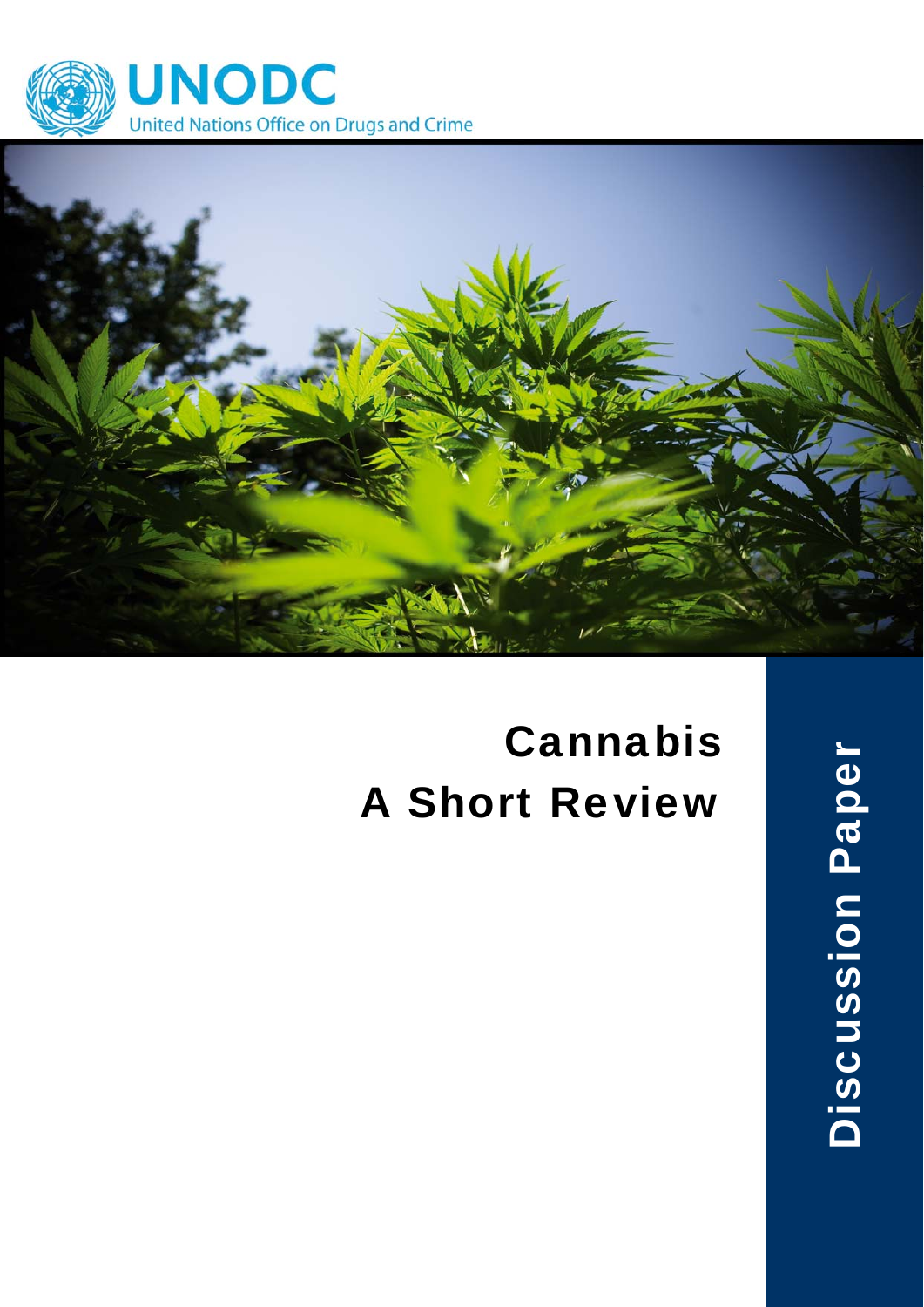## **Cannabis: A Short Review**

### **Cannabis: Its Use, Functions, and Prevalence**

Cannabis, produced from the Cannabis sativa plant, is used in three forms: herbal cannabis, the dried leaves and flowering tops, also known as 'cannabis,' ganja,' or 'weed,' among others; cannabis resin, the pressed secretions of the plant, known as 'hashish' or 'charash;' and cannabis oil, a mixture resulting from distillation or extraction of active ingredients of the plant.Herbal cannabis is the cannabis product used most frequently in much of the world, while cannabis resin is primarily used in Europe.Cannabis oil is less widely used, accounting for only 0.05% of cannabis seizures in 2009. $1$ 

Cannabis is produced in nearly every country worldwide, and is the most widely produced illicit drug.The highest levels of cannabis herb production – approximately 25% of global production – take place in Africa, particularly in Morocco, South Africa, Lesotho, Swaziland, Malawi, Nigeria, Ghana, Senegal, Gambia, Kenya, and Tanzania.North and South America follow, each responsible for 23% of worldwide production of cannabis herb.Indoor production of cannabis herb is rising, as there is a lower chance of detection and growers are able to harvest multiple times per year, and is concentrated in North America, Europe, and Oceana. Cannabis herb remains the most trafficked illicit drug in the world in terms of volume and geographic spread.North America accounts for 70% of global seizures, particularly concentrated in Mexico and the United States, followed by Africa (11%) and South America (10%). Cannabis resin is second to cannabis herb in terms of volume of trafficking.Afghanistan has recently emerged as a major producer of cannabis resin, overtaking Morocco in terms of volume, and cannabis has become a competitor to opium poppy as a lucrative crop for farmers.Nearly all cannabis resin seizures (95%) took place in Europe, the Middle East, Southwest Asia, and North Africa.  $1, 2, 3$ 

In addition to production, cannabis use is highest among illicit drugs globally.In many countries, cannabis use increased during the 1990s and early 2000s, but is now generally stabilizing or even decreasing.Rates of use, however, are not low; it is estimated that between 125 and 203 million people – between 2.8% and 4.5% of the world population aged 15-64 –used cannabis at least once during the past year in 2009.Though use in North America has remained relatively stable, use in the United States has increased slightly over the past four years.Annual prevalence of cannabis use in North America is approximately 10.7% of the population aged 15‐64, and youth use has risen over the past four years. $^4$ In Mexico, use of the drug remains low, at approximately 1% of the population, though there are indications cannabis use is

 $<sup>1</sup>$  UNODC, Cannabis in Africa: An Overview, 2007</sup>

<sup>&</sup>lt;sup>2</sup> UNODC, World Drug Report, 2010<br><sup>3</sup> UNODC, The Cannabis Market, 2011

 $4$ SAMHSA, National Household Survey on Drug Use and Health, 2011; NIDA, Monitoring the Future, Dec. 2010.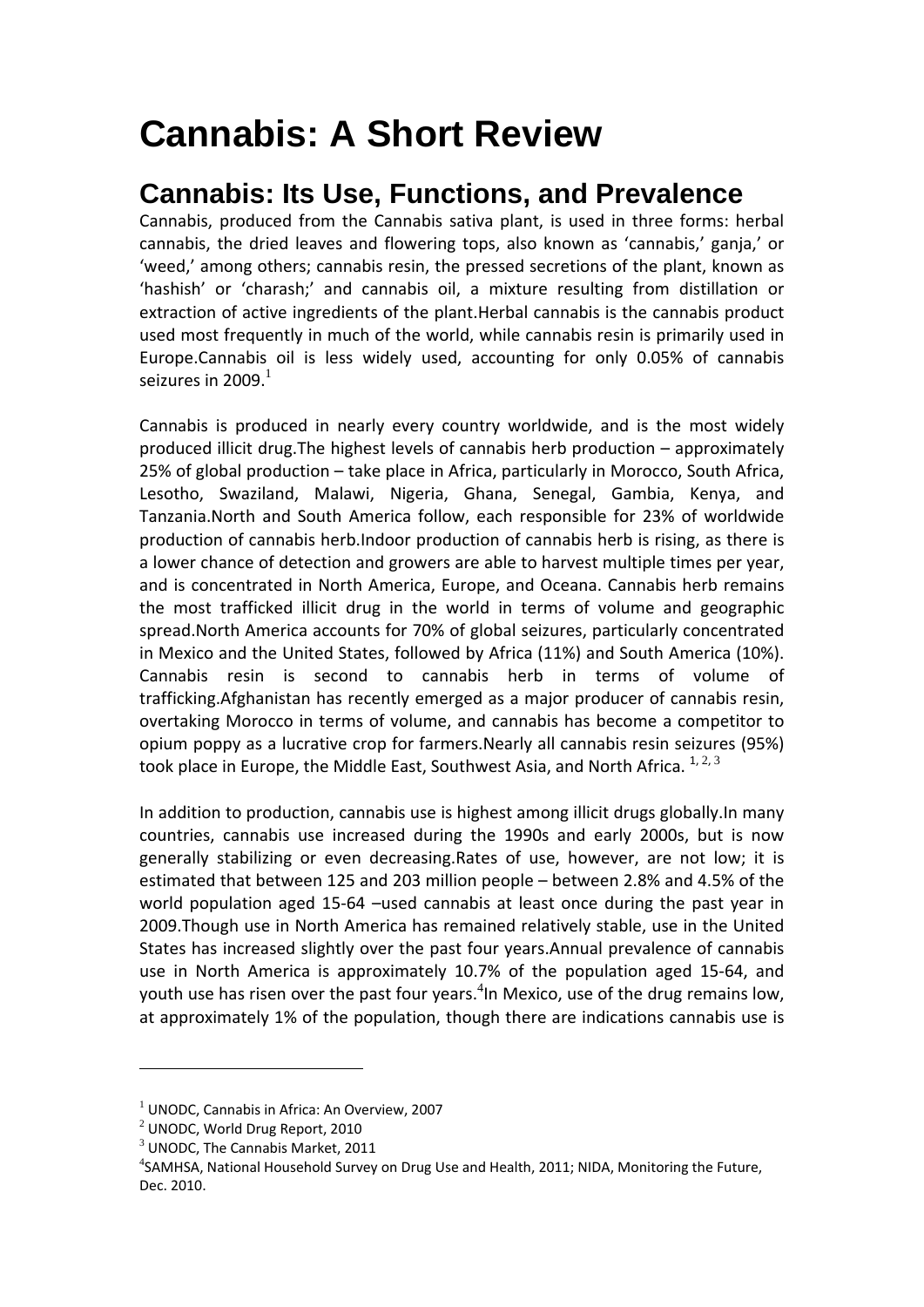rising.<sup>5</sup>Africa has the third highest cannabis prevalence rate in the world, after the Oceania region and North America, with estimates ranging from 21.6 to 59.1 million users, or 3.8% to 10.4% of the population. These estimates have been calculated on the basis of a very limited number of household surveys and the extrapolation of results from a few school surveys. The broad range reflects the high level of uncertainty and the general lack of reliable information pertaining to drug use throughout the continent.Oceana has a high prevalence of cannabis use as well, with information primarily available from Australia and New Zealand.Australia has recently experienced a slight increase in overall cannabis use, following strong declines over the 1998-2007 period.<sup>6</sup>Cannabis use in the Caribbean and South and Central America are steady and lower than North America, Africa, and Oceana. Countries in Western and Central Europe report decreasing use of the drug, while use in Eastern European nations is increasing; use throughout all of Europe is particularly concentrated among young people, aged 15‐24, 13.9% of whom report using cannabis annually.Some countries, like England and Wales, have experienced strong declines in cannabis use in recent years.<sup>7</sup> Prevalence of cannabis use in Asia is low – between 1.2% and 2.5% of the population aged 15‐64 (31 to 68 million people); however, estimates for the world's most populated countries estimates are either unavailable (China) or only partially available and outdated(for men in India in  $2000$ ).<sup>1, 2, 3</sup>

### **Cannabis in the Brain and Body**

The active ingredient in cannabis, delta‐9‐tetrahydrocannabinol (THC), is only found in small portions of the cannabis plant, in the flowering tops and in some of the leaves.THC stimulates cannabinoid receptors (CBRs), located on the surface of neurons, to produce psychoactive effects.CBRs are part of the endocannabinoid system, a communication network in the brain that plays a role in neural development and function.CBRs are typically activated by a naturally occurring neurotransmitter, anandamide.THC mimics anandamide, binding with the CBRs and activating the neurons, but the effects of THC are more potent and longer acting than the endogenous neurotransmitter.CBRs are widely distributed in the brain, but are particularly prevalent in the hippocampus, cerebellum, prefrontal cortex, and amygdala – brain regions involved in pleasure, cognition, concentration, memory, reward, pain perception, and motor coordination. <sup>8</sup>CBR receptor activation regulates the release of multiple neurotransmitters, including noradrenaline, GABA, serotonin, and dopamine.<sup>9</sup> Animal studies have indicated that THC exposure increases the

 $5$  Villatoro, V. J. A. et al. (2009). Student survey of Mexico City 2006: Prevalence and trends of drug use. *Salud Ment* [online]. vol.32, n.4, pp. 287‐297. Accessed November 2011 at

http://www.scielo.org.mx/scielo.php?pid=S0185-33252009000400004&script=sci\_abstract&tlng=en <sup>6</sup> AIHW, 2010 National Drug Strategy Household Survey report, Canberra, July 2011 and National Drug Strategy, *Marijuana in Australia: Patterns and Attitudes,* Monograph Series No. 31, Canberra <sup>1997</sup> <sup>7</sup> UNODC estimates based on UK Home Office, *British Crime Survey* 2010/11 and previous years,

UNODC, Annual Reports Questionnaire Data, EMCDDA, Statistical Bulletin 2011 8<br>
<sup>8</sup> NIDA, Research Report Series: Cannabis Abuse, 2010 9 Moreira, F. A & Lutz, B. (2008). The endocannabinoid system: Emotion, learning, and addiction.*Addiction Biology, 13:*196‐212.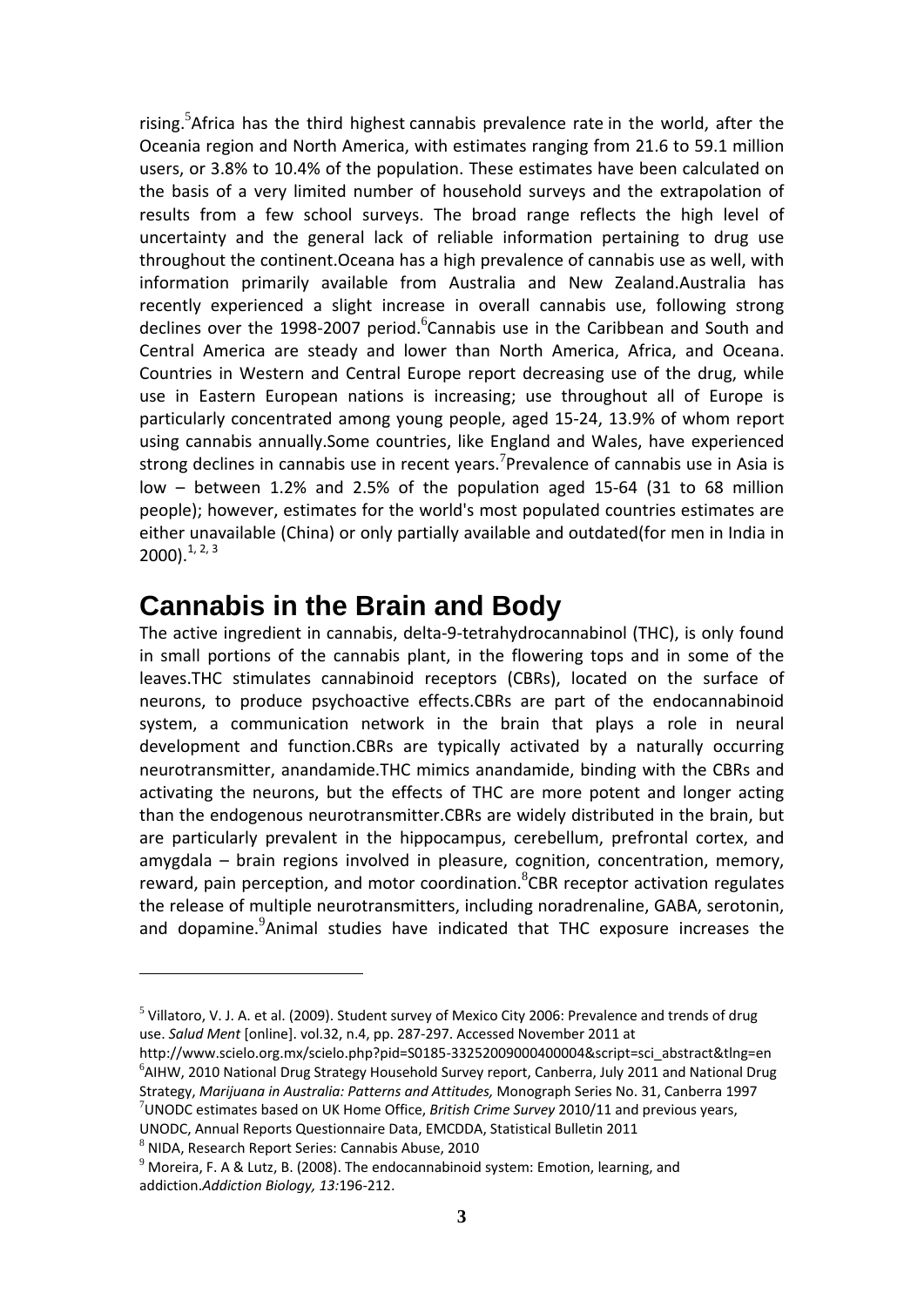release of noradrenaline, causing anxiety-like behavior in rodents. The rewarding effects of cannabis may be due to an increase of serotonin, while GABA is responsible for memory deficits promoted by THC, as well as stress. $^{10}$ 

While some users may consume cannabis in food or beverages, cannabis is typically smoked in a water pipe or joint (sometimes with added tobacco, usually depending on geographic region), as it is the fastest way for the drug to reach the brain and produce the desired effects.THC passes from the lungs into the bloodstream, and is carried up into the brain, creating the effects almost instantly. Smoked cannabis produces a high that lasts from one to three hours, and delivers significantly more THC into the bloodstream than eating or drinking the drug. A few minutes after smoking cannabis, heart rate increases and in some cases doubles, the bronchial passages relax and become enlarged, and the eyes become red as the blood vessels expand.While the behavioral effects of cannabis depend on the dose received, potency, mode of administration, the user's previous experience with the drug, and the setting (e.g., the social setting, user's expectations, or mood state), users typically report the feeling of euphoria and relaxation.As those effects subside, some users report feeling sleepy or depressed, and others may feel anxious or panicked, or have paranoid thoughts or experience acute psychosis depending on pharmacogenetic characteristics and vulnerability (more on the psychosis link in subsequent sections).  $^{11, 12}$ 

Cannabis use is linked to deficits in tasks of executive functioning.It has negative effects on memory, including the ability to form new memories, and on attention and learning.In a laboratory setting, cannabis and THC produce dose-related deficits in reaction time, attention, motor performance and coordination, and information processing. These effects can last up to 28 days after abstinence from the drug.<sup>13</sup>

Functional imaging studies have found lower activity levels in regions of the brain involved in memory and attention, such as the hippocampus, prefrontal cortex, and cerebellum in chronic cannabis users.Heavy, chronic users may have reduced volumes of the hippocampus and amygdala.<sup>12</sup>Additionally, adults who use cannabis heavily often exhibit deficits in executive functioning, attention, learning, and memory within a few days following use.<sup>14</sup>

While THC is the main psychoactive component in cannabis extracts, cannabis contains at least 489 chemical constituents, 70 of which are cannabinoids.While many of these components have not been isolated, two, cannabinol and

 $^{10}$  Maldonado, R., Berrendero, F., Ozaita, A., & Robeldo, P. (2011). Neurochemical basis of cannabis addiction.*Neuroscience, 181:*1-17.<br><sup>11</sup> NIDA, Research Report Series: Cannabis Abuse, 2010

<sup>12</sup> Hall W & Degenhard L (2009). Adverse health effects of non‐medical cannabis use.*Lancet, 374*:1383‐1391.

<sup>13</sup> Hall W & Degenhard L (2009). Adverse health effects of non‐medical cannabis use.*Lancet,* 374:1383-1391.<br><sup>14</sup> Schweinsburg AD, Brown, SA, & Tapert, SF (2008).The influence of cannabis use on neurocognitive

functioning in adolescents.*Current Drug Abuse Reviews, 1*:99‐111.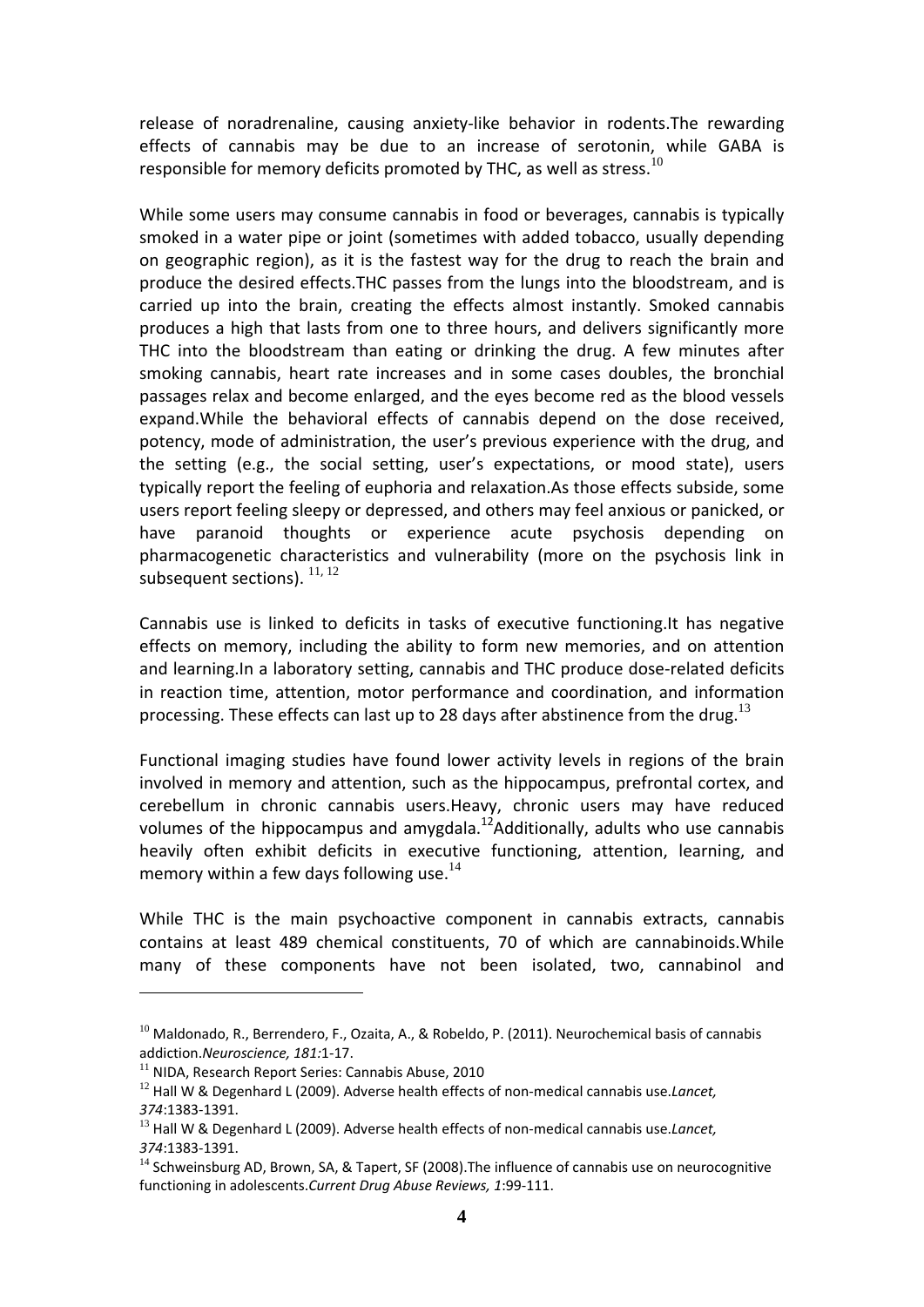cannabichromene have slight THC‐like effects.Additionally, cannabis contains varying quantities of cannabinoid carboxylic acids, which lack psychoactive effects until they are heated (during cooking or smoking), when they transform into an active form of THC.Cannabidiol (CBD), while abundant, lacks the psychoactive effects of the others, but contributes to anti-inflammatory responses.<sup>15, 16</sup>

Science confirms that the adolescent brain, particularly the prefrontal cortex, is not fully developed until the early to mid-20s, with research indicating that developing brains are much more susceptible to all of the negative effects of marijuana and other drug use. $17$ 

### **Cannabis and Driving**

In the past decade, researchers from all corners of the world have documented the problem of cannabis use and driving.<sup>18,19,20,21,22,23</sup>Linked to neurological deficits, including the impairment of motor coordination and reaction time, cannabis use can increase the risk of road accidents in drivers who are under the influence.<sup>24</sup>Cannabis remains the second most cited drug after alcohol in car crashes. In a major nationally‐representative U.S. sample found that more than 8 percent of weekend, nighttime drivers tested positive for cannabis, nearly four times of the percentage of drivers with the U.S. legal limit for alcohol while driving [e.g. Blood Alcohol Content (BAC) of .08 or more]. $^{25}$  Crancer and Crancer found that there were 126 fatalities in single-car crashes with cannabis-involved drivers, three-quarters of whom had BAC levels below the legal limit of  $0.08<sup>26</sup>$ In a study of seriously injured drivers admitted

<sup>&</sup>lt;sup>15</sup>Maldonado, R., Berrendero, F., Ozaita, A., & Robeldo, P. (2011). Neurochemical basis of cannabis addiction.*Neuroscience, 181:*1‐17.

<sup>&</sup>lt;sup>16</sup> Fillar, Z. (2009). Phytocannabinoids and endocannabinoids. Current Drug Abuse Reviews, 2:51-75.<br><sup>17</sup> Giedd. J. N. (2004). Structural magnetic resonance imaging of the adolescent brain. Annals of the New York Academy

<sup>&</sup>lt;sup>18</sup> Drummer, O.H., Gerostamoulos, J., Batziris, H., Chu, M., Caplehorn, J.R., Robertson, M.D., Swann, P. (2003). The incidence of drugs in drivers killed in Australian road traffic crashes. *Forensic Science International, 134*(2-3), 154-162.<br><sup>19</sup> European Monitoring Centre for Drugs and Drug Addiction. (2003) Drugs and driving: ELDD

comparative study. Lisbon, Portugal: Author. Retrieved March 29, 2011 from

http://www.emcdda.europa.eu/attachements.cfm/att\_5738\_EN\_Quantities.pdf <sup>20</sup> Mørland J. (2000) Driving under the influence of non‐alcoholic drugs, *Forensic Science Review, 12,*

<sup>80-105.&</sup>lt;br><sup>21</sup> ROSITA Roadside Testing Assessment: www.rosita.org <sup>22</sup> DRUID: www.druid-project.eu

<sup>&</sup>lt;sup>23</sup> Verstraete, A.G. & Raes, E. (Eds.). (2006). Rosita-2 Project Final Report. Ghent Belgium: Ghent University.

 $^{24}$  For a comprehensive review, see DuPont, R. et al.(2010).

*Drugged Driving Research: A White Paper.* Prepared for the National Institute on Drug Abuse. Accessed November 2011 at http://stopdruggeddriving.org/pdfs/DruggedDrivingAWhitePaper.pdf  $^{25}$  Compton, R., & Berning, A. (2009). Results of the 2007 National Roadside Survey of Alcohol and Drug Use by Drivers. Traffic Safety Facts Research Note (DOT HS 811 175). Washington, DC: National Highway Traffic Safety Administration.

 $26$  Crancer, A. and Crancer, A.(2011). The Involvement of Cannabis in California Fatal Motor Vehicle Crashes. 1998–2008, June 2010. Accessed November 2011 at http://druggeddriving.org/pdfs/CAMJStudyJune2010.pdf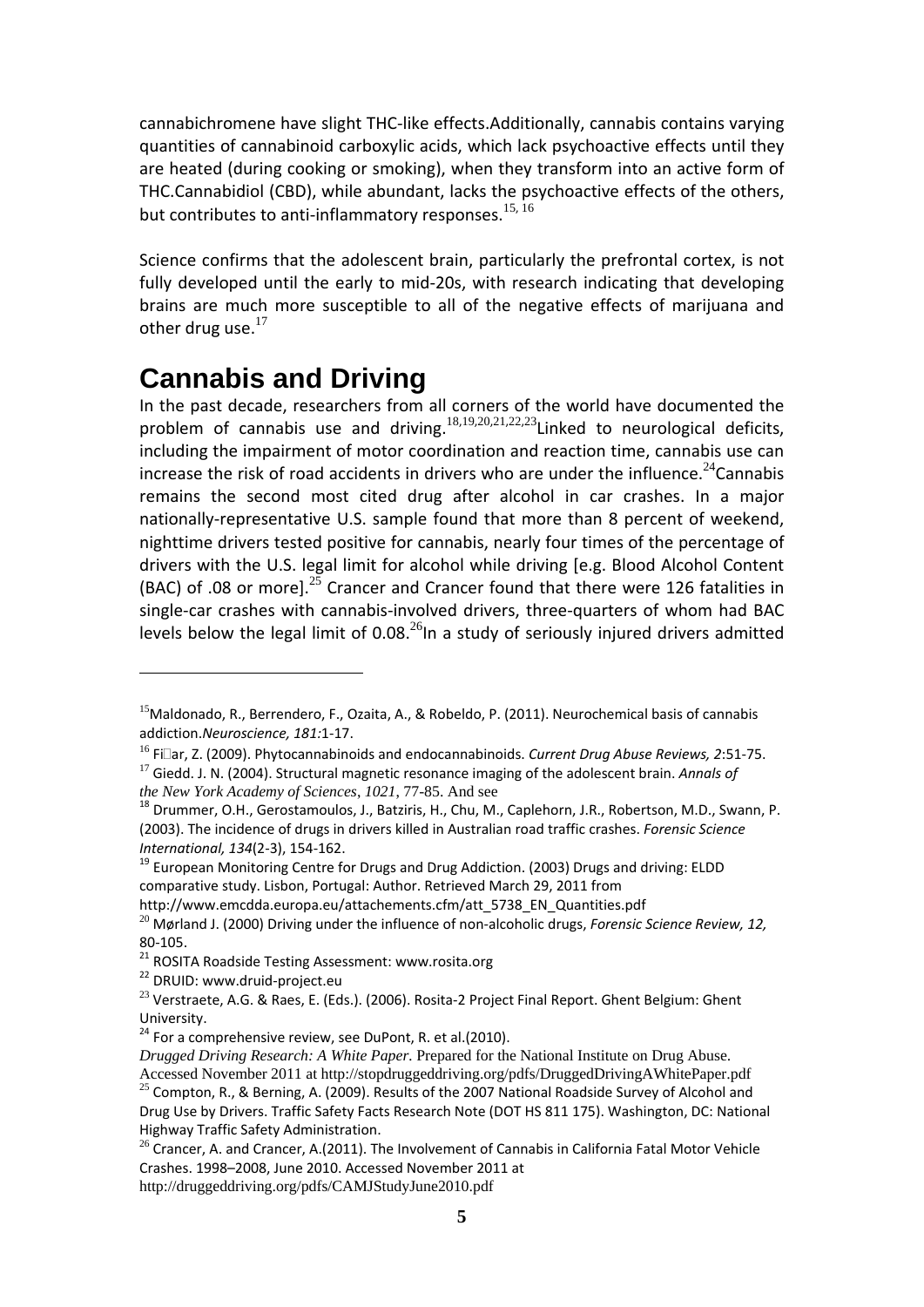to a Level‐1 shock trauma center, more than a quarter of all drivers tested positive for cannabis. $27$ 

Perhaps the most robust evidence linking cannabis use and driving comes from a meta‐analysis of nine studies conducted by researchers at Columbia University's College of Physicians and Surgeons. After reviewing these epidemiologic studies from the past twenty years, they found that cannabis use was linked to heightened risk of crash involvement, even when controlling for multiple different variables. Furthermore, they found that the risk of crash involvement increased along with an increase in cannabis potency (tested through urinalysis) and self‐reported frequency of use. The researchers commented that "the results of this meta‐analysis suggest that cannabis use by drivers is associated with a significantly increased risk of being involved in motor vehicle crashes."<sup>28</sup>

Research conducted at the University of Auckland, New Zealand also showed that cannabis use and auto crashes are strongly linked. The research found that habitual cannabis users were 9.5 times more likely to be involved in crashes, with 5.6% of people who had crashed having taken the drug, compared to 0.5% of the control group.<sup>29</sup>Though research has revealed a cannabis and impaired driving link, it remains a difficult policy challenge. $24$ 

### **Cannabis and Addiction**

Long-term cannabis use can lead to tolerance to the effects of THC, as well as addiction. Cannabis dependence is the most common type of drug dependence in many parts of the world, including the United States, Canada, and Australia, after tobacco and alcohol.It is estimated that 1 in 9 cannabis users overall will become dependent.Those who begin using the drug in their teens have approximately a one in six risk of developing dependence.<sup>30</sup>Users who try to quit experience withdrawal symptoms that include irritability, anxiety, insomnia, appetite disturbance, and depression. <sup>4, 5</sup> A United States study that dissected the National Longitudinal Alcohol Epidemiologic Survey (conducted from 1991 to 1992 with 42,862 participants) and the National Epidemiologic Survey on Alcohol and Related Conditions (conducted from 2001 through 2002 with more than 43,000 participants) found that the number of cannabis users stayed the same while the number dependent on the drug rose 20 percent - from 2.2 million to 3 million. $31$  Authors speculated that higher potency cannabis, discussed below, may have been to blame for this increase. Additionally,

 $27$  Romano, E, & Voas, R. B. (2011). Drug and Alcohol Involvement in Four Types of Fatal Crashes; Journal of Studies on Alcohol and Drugs, June 2011.

<sup>&</sup>lt;sup>28</sup> Li, M., Brady, J., DiMaggio, C., Lusardi, R., Tzong, K. and Li, G. (in press). Cannabis use and motor vehicle crashes. *Epidemiologic Reviews*.

<sup>&</sup>lt;sup>30</sup> Wagner, F.A. & Anthony, J.C. From first drug use to drug dependence; developmental periods of risk for dependence upon cannabis, cocaine, and alcohol. *Neuropsychopharmacology* 26, 479-488 (2002). <sup>31</sup>Compton, W., Grant, B., Colliver, J., Glantz, M., Stinson, F. Prevalence of Cannabis Use Disorders in

the United States: 1991‐1992 and 2001‐2002*Journal of the American Medical Association.*. 291:2114‐ 2121.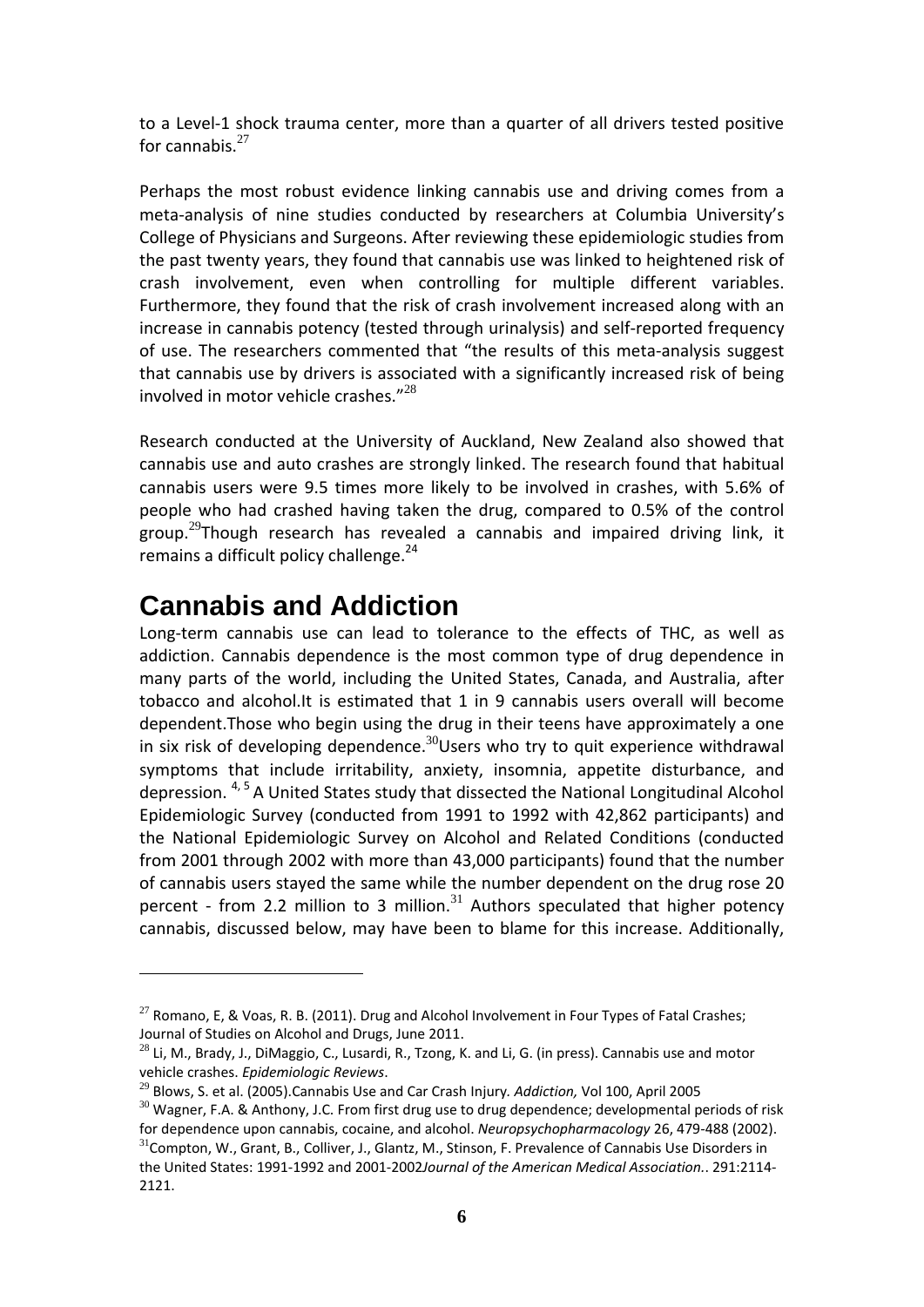data from the National Institute on Drug Abuse found that in the United States of America in 1993 cannabis comprised approximately 8% of all treatment admissions, but by 2009 that number had increased to  $18\%$ <sup>32</sup>In Western and Central Europe. cannabis is a significant public health concern; it has been reported as the primary drug of abuse of 21% of cases in treatment, and 14% of cases in Eastern and Southeast Europe.Further, among users ages 15‐19, 83% of patients undergoing drug treatment primarily use cannabis. $^{33}$ 

Young people are especially susceptible to cannabis addiction. Research from treatment centers in the United States indicates that the earlier drug use is initiated, the higher the risk for abuse and dependence. In 2006, 10 percent of adults 21 and older who first tried cannabis at age 14 or younger were classified with illicit drug abuse or dependence compared to 2 percent of adults who had first used cannabis at age 18 or older. The early use of more potent cannabis may be driving admissions for treatment of cannabis abuse. In 2006, 82 percent of admissions in individuals under age 18 reported cannabis use at the time of admission. This is compared with 56 percent of those under age 18 who were admitted for alcohol use.<sup>34</sup> Indeed, more than two‐thirds of treatment admissions involving those under the age of 18 cite cannabis as their primary substance of abuse, more than three times the rate for alcohol and more than twice for all other drugs combined.This data also revealed that from 1992 to 2006, rates of admission for children and teens under age 18 for cannabis as the primary substance of abuse increased by 188 percent while other drugs remained steady.<sup>35</sup>

Data in the United States is corroborated with data from other countries. In the European Union, the percentage of cannabis as the primary reason for entering treatment increased by 200 percent from 1999 to 2006, and currently stands at around 30 percent of all admissions.<sup>36</sup>

### **High-Potency Cannabis**

THC content and the potency of cannabis have been increasing over the past 30 years, which may cause users to develop heightened responses to the drug, as well as adverse effects.Higher THC content can increase anxiety, depression, and

 $32$  Substance Abuse and Mental Health Services Administration. (2009). Office of Applied Studies. *Treatment Episode Data Set (TEDS): 2009 Discharges from Substance Abuse Treatment Services*, DASIS.

<sup>33</sup> UNODC, *The Cannabis Market*, 2011.

 $34$  Substance Abuse and Mental Health Services Administration. (2009). Office of Applied Studies. *Treatment Episode Data Set (TEDS): 2009 Discharges from Substance Abuse Treatment Services*, DASIS.

<sup>&</sup>lt;sup>35</sup> Substance Abuse and Mental Health Services Administration. (2009). Office of Applied Studies. *Treatment Episode Data Set (TEDS): 2009 Discharges from Substance Abuse Treatment Services*, DASIS.

Also see Non-medical cannabis: Rite of passage or Russian roulette? (2011).Center on Addiction and Substance Abuse, Columbia University.

<sup>36</sup> Room, R., Fischer, B., Hall, W., Lenton, S. and Reuter, P. (2010). *Cannabis Policy: Moving Beyond Stalemate*, Oxford, UK: Oxford University Press.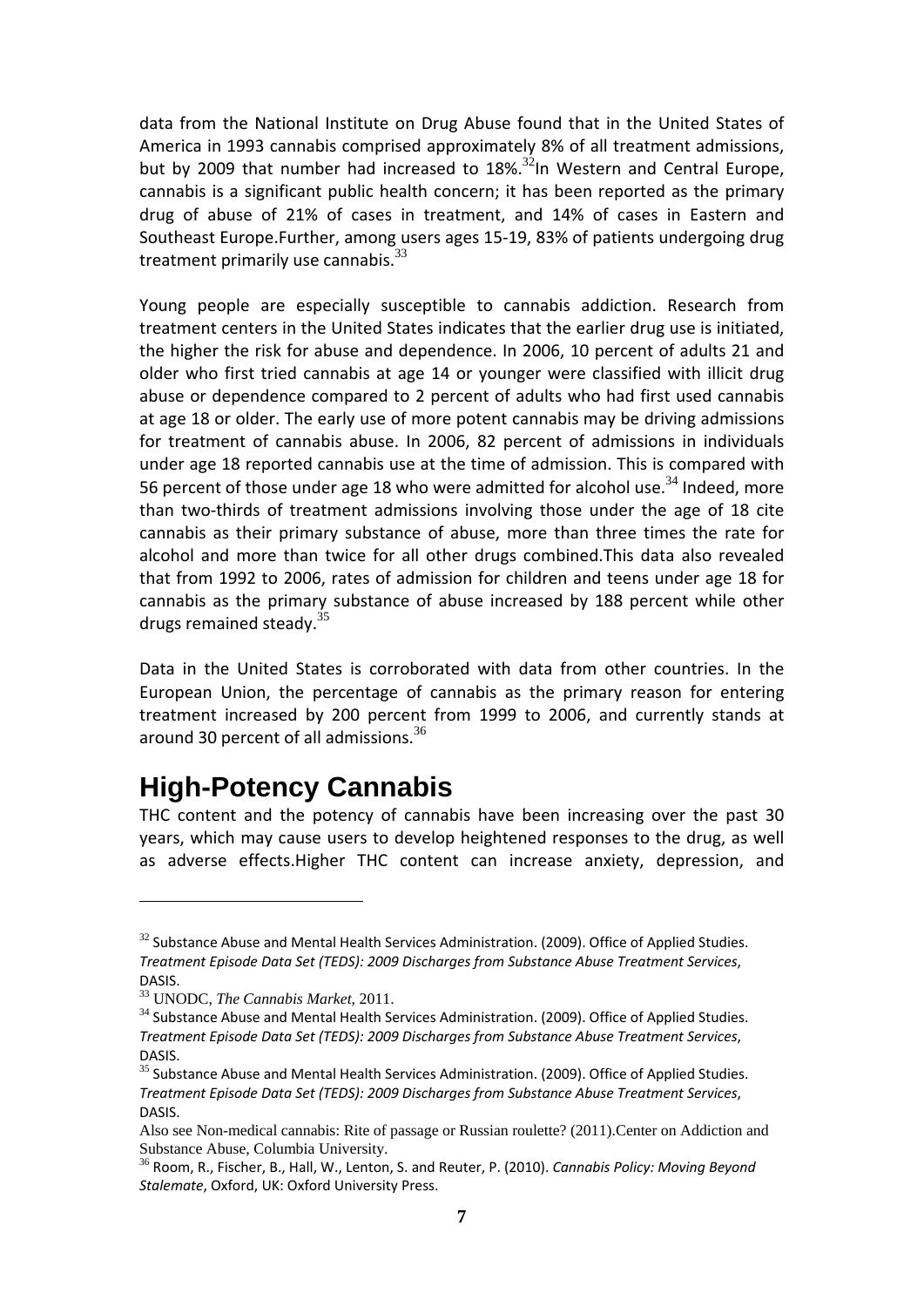psychotic symptoms, and can increase the risk of psychotic symptoms, dependence, and increase adverse effects on the respiratory and cardiovascular systems in regular users.<sup>37</sup>, <sup>38</sup>

In the U.S., for example, since 1990, cannabis emergency rates have been rising sharply for cannabis-related admissions. Visits to hospital emergency departments because of cannabis use have risen from an estimated 16,251 visits in 1991 to more than 374,000 in 2008.<sup>39</sup> That has accompanied a rise in potency from 3% to 10% during the same time period, according to the Potency Monitoring Project at the University of Mississippi.<sup>40</sup> Many researchers have pointed to higher potency as a possible reason for skyrocketing treatment admissions rates globally for cannabis.<sup>41</sup>THC concentration in the Netherlands, has increased from 9% to 15% in the past 10 years, and from 5% to 8% in Germany from 1997‐2009.The increase in THC content is attributed to indoor cultivation and improved breeding. $42$ 

### **Cannabis and the Respiratory and Cardiovascular Systems**

Because cannabis is frequently smoked, bronchial and lung diseases are not uncommon.Cannabis smoke is composed of many of the same ingredients that are present in tobacco smoke (e.g., carbon monoxide, cyanide), with the exception of THC in cannabis, and nicotine in tobacco.Infrequent cannabis users may experience burning and stinging of the mouth and throat, along with a heavy cough, and regular cannabis smokers often have many of the same respiratory problems as tobacco smokers, including daily cough and phlegm production, frequent acute chest illness, and an increased risk of lung infections and pneumonia.Even in the absence of tobacco, regular cannabis smoking can lead to both acute and chronic bronchitis, at a comparable rateto cigarette smoking.Long‐term studies from the USA and New Zealand have shown that regular cannabis smokers report more symptoms of chronic bronchitis than non-smokers.<sup>43</sup> There is a four-fold greater quantity of cannabis smoke particles (tar) in the respiratory tract compared to the tar generated from the same amount of smoked tobacco.This inconsistency is attributed to

<sup>37</sup>Hall W & Degenhard L (2009). Adverse health effects of non‐medical cannabis use.*Lancet, 374*:1383‐ 1391.

<sup>&</sup>lt;sup>38</sup>NIDA, Research Report Series: Cannabis Abuse, 2010

<sup>&</sup>lt;sup>39</sup> Substance Abuse and Mental Health Services Administration, Center for Behavioral Health Statistics and Quality. (2011). *Drug Abuse Warning Network, 2008: National Estimates of Drug-Related Emergency Department Visits.* HHS Publication No. SMA 11‐4618. Rockville, MD.

<sup>40</sup> See, for example

http://news.olemiss.edu/index.php?option=com\_content&view=article&id=4545%3Acannabispotenc y051409&Itemid=10

<sup>41</sup> See for example Compton, W., Grant, B., Colliver, J., Glantz; M., Stinson, F. (2004). Prevalence of Cannabis Use Disorders in the United States: 1991‐1992 and 2001‐2002*Journal of the American Medical Association.*. 291:2114‐2121. And Sabet, K. (2006). The (often unheard) case against cannabis leniency. In Pot Politics (Ed. M. Earleywine).Oxford University Press, pp. 325-355.<br><sup>42</sup> UNODC, The Cannabis Market, 2011.<br><sup>43</sup>Tetrault, J.M., *et al.* Effects of cannabis smoking on pulmonary function and respiratory

complications: a systematic review. *Arch Intern Med* 167, 221‐228 (2007).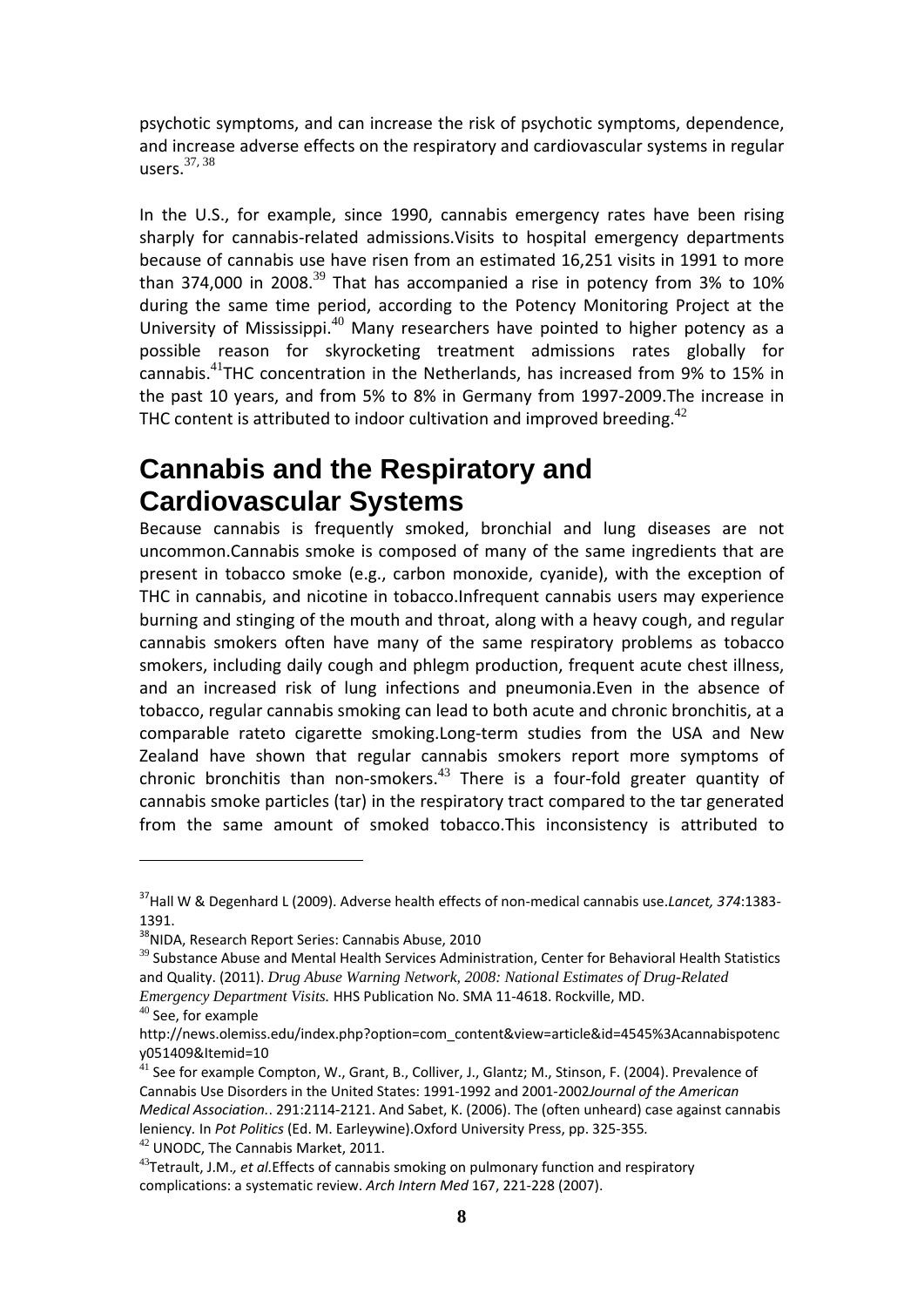differences in the way cannabis is smoked compared to tobacco  $-$  for example, cannabis smokers hold their breath significantly longer than tobacco smokers.Approximately twice as many immune cells are present in the lungs of cannabis smokersbecause of an inflammatory response to noxious components.This impairs the immunological competence of the respiratory system, thus increasing health service needs due to respiratory infections.HIV positive individuals who smoke cannabis may be predisposed to pulmonary infections and pneumonia, a consequence that warrants further investigation given the prevalence of cannabis use for medicinal purposes in this population.<sup>44</sup>

Cannabis smoke contains many of the carcinogens present in cigarette smoke, and holding the breath exposes the lungs to carcinogenic smoke for a longer period. The smoke also includes an enzyme that converts some hydrocarbons into a cancer‐ causing form, potentially accelerating the changes that produce malignant cells. Animal lungs exposed to cannabis smoke developed abnormal cell growth and accelerated malignant transformation, to a greater extent than those exposed to tobacco. <sup>45</sup>

Cannabis may produce adverse effects on the cardiovascular system; because cannabis and THC cause a dose‐dependent increase in heart rate, concern exists about adults with cardiovascular disease.Cannabis use can cause an increase in the risk of myocardial infarction 4.8‐fold in the hour after use, and provokes angina in patients with heart disease. <sup>46</sup>

### **Cannabis and Pregnancy**

Cannabis use during pregnancy may cause harm to the fetus; however, associations that have been reported are subject to confounding variables, particularly because cannabis users are more likely to use tobacco, alcohol, and other illicit drugs while pregnant, and have poorer nutrition and are less likely to seek prenatal care than women who do not use cannabis.Nevertheless, animal studies have shown that rats exposed to THC in utero show difficulty with learning and memory tasks, as well as structural and functional changes in the hippocampus.In women, cannabis smoking during pregnancy leads to decreased birthweight, most likely due to the effects of carbon monoxide on the developing fetus.Additionally, infants exposed to cannabis in utero show developmental delays in the visual system as well as tremors shortly after birth, though these differences appear to subside after one month.Older children have some deficits in higher cognitive processes, such as perceptual organization and planning. <sup>47</sup>

<sup>44</sup>Tashkin, DP (2005). Smoked cannabis as a cause of lung injury.*Monaldi Archives for Chest Disease,* 63(2):93-100.<br><sup>45</sup>NIDA, Research Report Series: Cannabis Abuse, 2010<br><sup>46</sup>Hall W & Degenhard L (2009). Adverse health effects of non-medical cannabis use.*Lancet, 374*:1383-

<sup>1391.</sup>

<sup>47</sup>Hall W & Degenhard L (2009). Adverse health effects of non‐medical cannabis use.*Lancet, 374*:1383‐ 1391.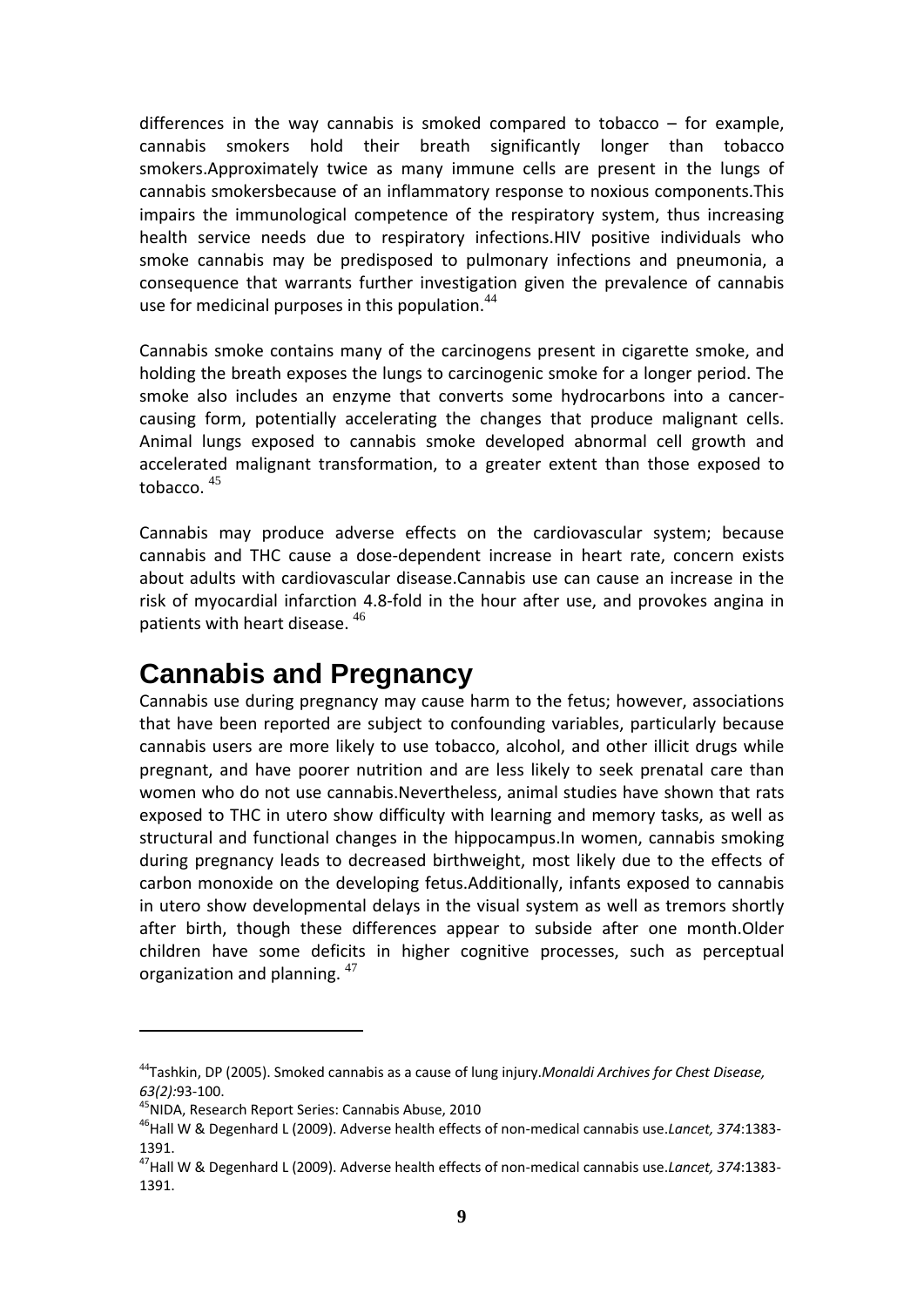### **Cannabis and Cognitive Effects**

Cannabis use most often begins in teenage years and peaks in the early and middle 20s.Adolescents who use cannabis are at risk for a number of harmful drug-related effects, and larger deficits can be attributed to higher dose and earlier age of use onset.Cannabis‐dependent teens show short‐term memory deficits as well as delayed recall of visual and verbal information.Even after six weeks of abstinence, cannabis users do not show significant improvement in short-term memory ability.Importantly, these deficits were not seen in adolescents who use other drugs, suggesting that cannabis has a unique influence on memory and learning.Teens who continue to use cannabis heavily show poorer complex attention functioning as well as slower psychomotor speed, poorer sequencing ability, and difficulties in verbal story memory.  $48$  Other studies show that long-term heavy cannabis users do show impairments in memory and attention that endure beyond the period of intoxication and worsen with increasing years of regular cannabis use. $49$ 

### **Cannabis and Mental Illness**

Cannabis use is associated with psychotic symptoms, schizophrenia, anxiety, and depression.When compared with those who have never used cannabis, young adults who began using the drug at age 15 or younger are twice as likely to develop a psychotic disorder, and four times as likely to experience delusional symptoms.This trend persisted in a study examining sibling pairs, thus reducing the likelihood that the association was related to unmeasured genetic or environmental influences.A dose‐response relationship was found; that is, the longer the duration since initial cannabis use, the higher the risk of psychosis-related outcomes.<sup>50</sup>Room et al. write, "Cannabis use and psychotic symptoms are associated in general population surveys and the relationship persists after adjusting for confounders. The best evidence that these associations may be causal comes from longitudinal studies of large representative cohorts."<sup>51</sup>The most consistent linkages are between cannabis use and psychosis, and there are sufficient data to suggest that cannabis use can play a causalrole in the emergence of psychosis in some patients depending on their genetic makeup, age of first use, and other factors. Causality is of course difficult to establish, since many cannabis users use other drugs. $52$ 

<sup>&</sup>lt;sup>48</sup> Schweinsburg AD. Brown, SA, & Tapert, SF (2008). The influence of cannabis use on neurocognitive functioning in adolescents.*Current Drug Abuse Reviews, 1*:99‐111.

<sup>49</sup> Solowij, N.*, et al.* (2002). Cognitive functioning of long‐term heavy cannabis users seeking treatment. *Journal of the American Medical Association,* 287, 1123‐1131.

 $50$  McGrath, et al. (2010). Association between cannabis use and psychosis-related outcomes using sibling pair analysis in a cohort of young adults.*Archives of General Psychiatry, 67(5):*440‐447.

<sup>51</sup> Room, R., Fischer, B., Hall, W., Lenton, S. and Reuter, P. (2010). *Cannabis Policy: Moving Beyond Stalemate*, Oxford, UK: Oxford University Press.

<sup>52</sup> See for example: Large, M., Sharma S, Compton M., Slade, T. & O., N. (2011). Cannabis use and earlier onset of psychosis: a systematic meta‐analysis. *Archives of General Psychiatry.* 68. Also see Arseneault L*, et al.* (2002). Cannabis use in adolescence and risk for adult psychosis: longitudinal prospective study. *British Medical Journal.* 325, 1212‐1213.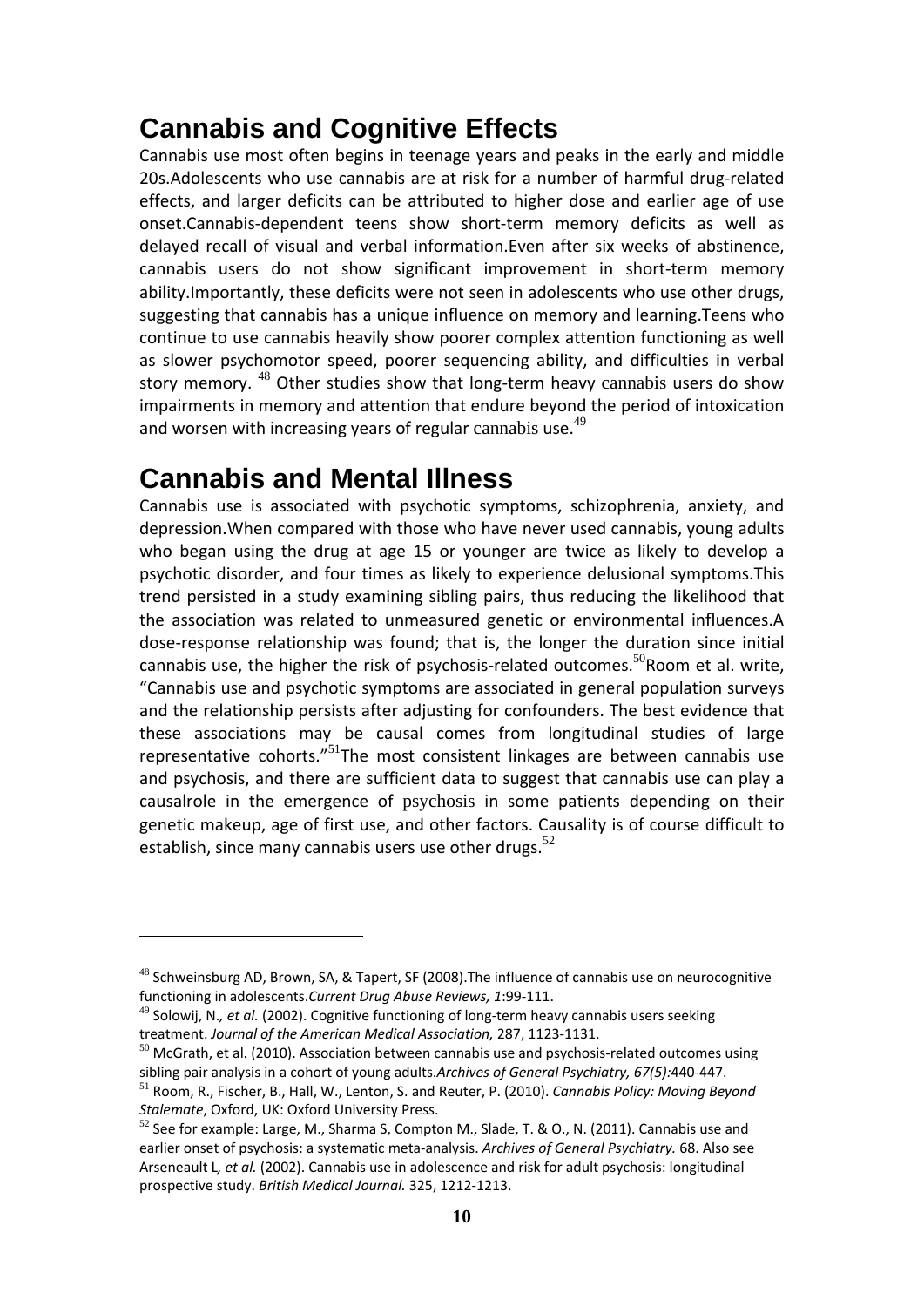A number of longitudinal studies throughout the world have found that users who had tried cannabis by age 18 are significantly more likely to be diagnosed with schizophrenia than those who have not used the drug, and approximately 13% of cases of schizophrenia could be averted if cannabis use was prevented.While the exact nature of this relationship is unclear, the amount of the drug used, the age at first use, and genetic vulnerability may play a role.It is possible that users who carry a specific variant of the gene for catechol-O-methltransferase (COMT), responsible for an enzyme that degrades neurotransmitters such as dopamine and norepinepherine, may have a particularly increased risk of developing schizophrenia. <sup>53</sup>, <sup>54</sup>

CBR activation in the amygdala can produce anxiety and increase reactivity to stressful events; THC can directly activate both of these mood states.Current cannabis smokers may be in a persistent state of heightened anxiety, which can reduce their reactions to stressful situations, particularly when compared to non‐ users.These effects are seen at a psychobiological level, as current cannabis users have lower levels of the stress hormones cortisol and adrinocorticotropic (ACTH) – levels that are correlated with length of exposure.These neurological deficits may also be responsible for reduced motivation and poor capacity to cope with stress, which could lead to cannabis users dealing with those issues by using opioids, alcohol, benzodiazepines, and other illicit drugs.  $55$ 

### **Cannabis Use, Learning and Other Life Outcomes**

Research has found that cannabis negatively effects attention, memory, and learning, even after the short-term consequences of the drug recede.<sup>56</sup> Indeed, a New Zealand study found that cannabis is linked with dropping out of school, and subsequent unemployment, social welfare dependence, and an overall feeling of inferior life satisfaction compared to non-cannabis using teens. These results remained significant even after controlling for family socio‐economic background; family functioning; exposure to child abuse; childhood and adolescent adjustment; early adolescent academic achievement; and comorbid mental disorders and substance use.<sup>57</sup>

Disengagement from school often begins before mid‐adolescence, and may co‐occur with learning difficulties.Students struggling with or frustrated by school may turn to relationships with deviant peers; in this context, most adolescence substance use

<sup>53</sup>Hall W & Degenhard L (2009). Adverse health effects of non‐medical cannabis use.*Lancet, 374*:1383‐ 1391.

<sup>&</sup>lt;sup>54</sup>NIDA, Research Report Series: Cannabis Abuse, 2010

<sup>&</sup>lt;sup>55</sup> Somaini et al (2011). Psychobiological responses to unpleasant emotions in cannabis users.*European Archives of Psychiatry and Clinical Neuroscience, Jul 20* [Epub ahead of print]

<sup>&</sup>lt;sup>56</sup> Schweinsburg, A.D.; Brown, S.A.; and Tapert, S.F. The influence of cannabis use on neurocognitive functioning in adolescents. *Curr Drug Abuse Rev* 1(1):99-111, 2008.<br><sup>57</sup> Fergusson, D. M. and Boden, J. M. (2008), Cannabis use and later life outcomes. *Addiction*,

<sup>103:</sup> 969–976.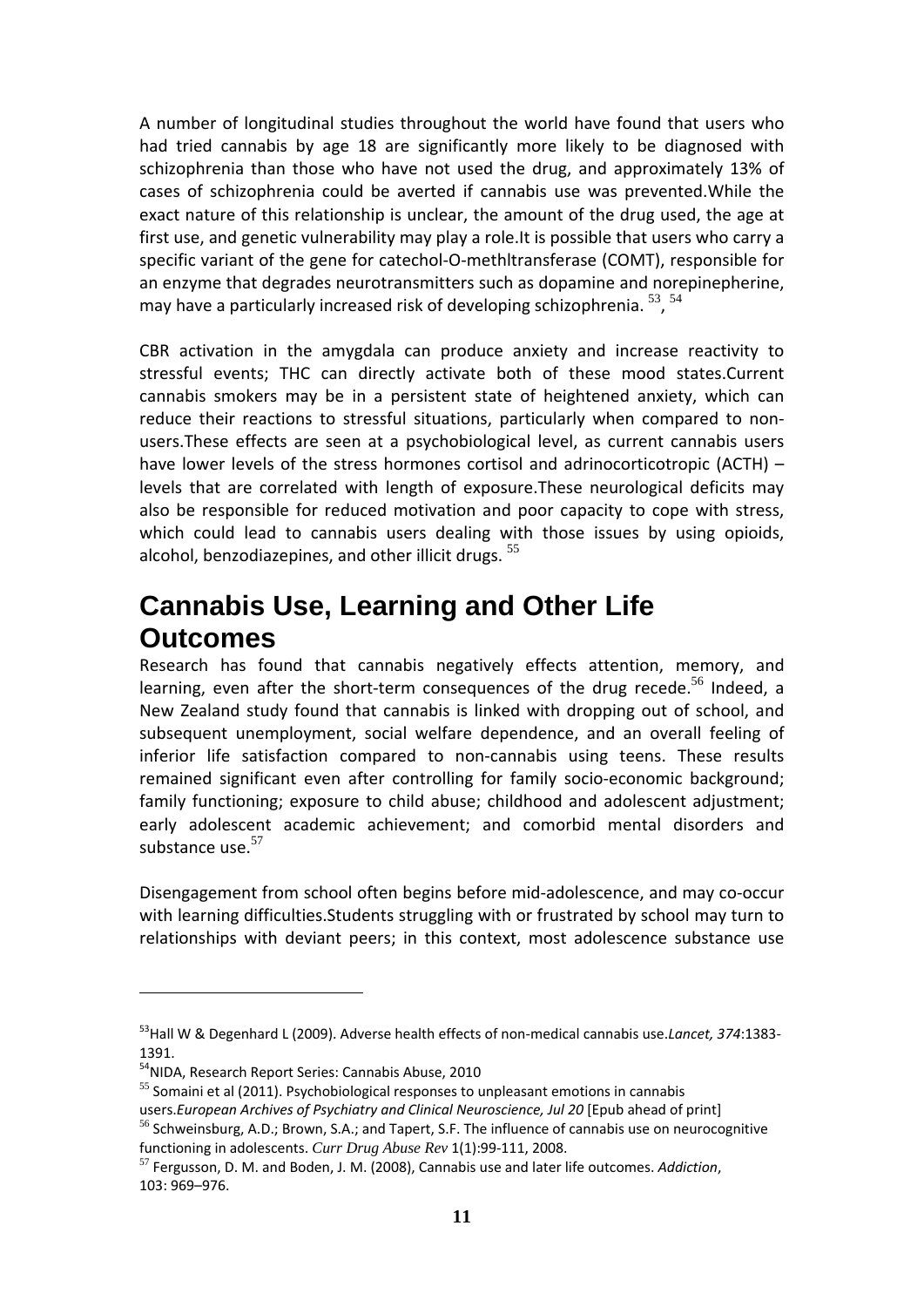begins.<sup>58</sup>According to the U.S. National Survey on Drug Use and Health, youth with poor academic results were more than four times as likely to have used cannabis in the past year than youth with an average of higher grades." This is consistent with an exhaustive meta‐analysis examining four dozen different studies by Macleod and colleagues, published by Lancet, who found that cannabis use is consistently associated with reduced grades and a reduced chance of graduating from school.<sup>59</sup>Ellickson and colleagues at the RAND Corporation surveyed almost 6,000 students aged 13 to 23 and found that the teens who smoked cannabis from once a week to monthly at age 13, decreased their abuse by age 18, and as young adults smoked 3 to 10 times a year, lagged behind all other groups in earnings and education when resurveyed at age  $29.^{60}$ 

In addition, the U.S. National Institute on Drug Abuse has cited several studies linking employee cannabis use with "increased absences, tardiness, accidents, workers' compensation claims, and job turnover."<sup>61</sup> Examining drug-tested federal employees, researchers found that those who tested positive for cannabis on a pre‐employment urinalysis test had 55 percent more industrial accidents, 85 percent more injuries, and a 75‐percent increase in absenteeism compared with those who tested negative for cannabis use. $61$ 

Cannabis users often have strained interpersonal relationships. In a longitudinal study, after controlling for confounding variables, young adults showed a dose dependent relationship between relationship and life satisfaction and cannabis use.Higher levels of cannabis use were associated with lower satisfaction with intimate romantic relationships and lower satisfaction with life, including satisfaction with work, family friends, and leisure pursuits. $62$ 

### **Reasons for Cannabis Use**

In the United States, data are available for motivation to use cannabis in adolescents..A study examining self‐reported reasons for the use of cannabis among nationally representative samples of American high school seniors from 1976 through 2005 found that social/recreational reasons were the most commonly reported reasons for the use of cannabis, specifically "to have a good time", "to

<sup>&</sup>lt;sup>58</sup> Kliewer, W., & Murrelle, L. (2007). Risk and protective factors for adolescent substance use: Findings from a study in selected Central American countries.*Journal of Adolescent Health, 40*:448‐ 455.

<sup>59</sup> Macleod, J.; Oakes, R.; Copello, A.; Crome, I.; Egger, M.; Hickman, M.; Oppenkowski, T.; Stokes‐ Lampard, H.; and Davey Smith, G. Psychological and social sequelae of cannabis and other illicit drug use by young people: A systematic review of longitudinal, general population studies. *Lancet* 363(9421):1579‐1588, 2004.

 $^{60}$  Ellickson, P.L.; Martino, S.C.; and Collins, R.L. Cannabis use from adolescence to young adulthood: Multiple developmental trajectories and their associated outcomes. *Health Psychology* 23(3):299‐307, 2004.

<sup>61</sup> National Institute on Drug Abuse (NIDA). (2011). *Research Report Series: Cannabis Abuse.* Accessed November 2011 at http://www.drugabuse.gov/ResearchReports/Cannabis/cannabis4.html

<sup>62</sup> Fergusson, DM, & Boden, JM. (2008). Cannabis use and later life outcomes.*Addiction, 103*:969‐976.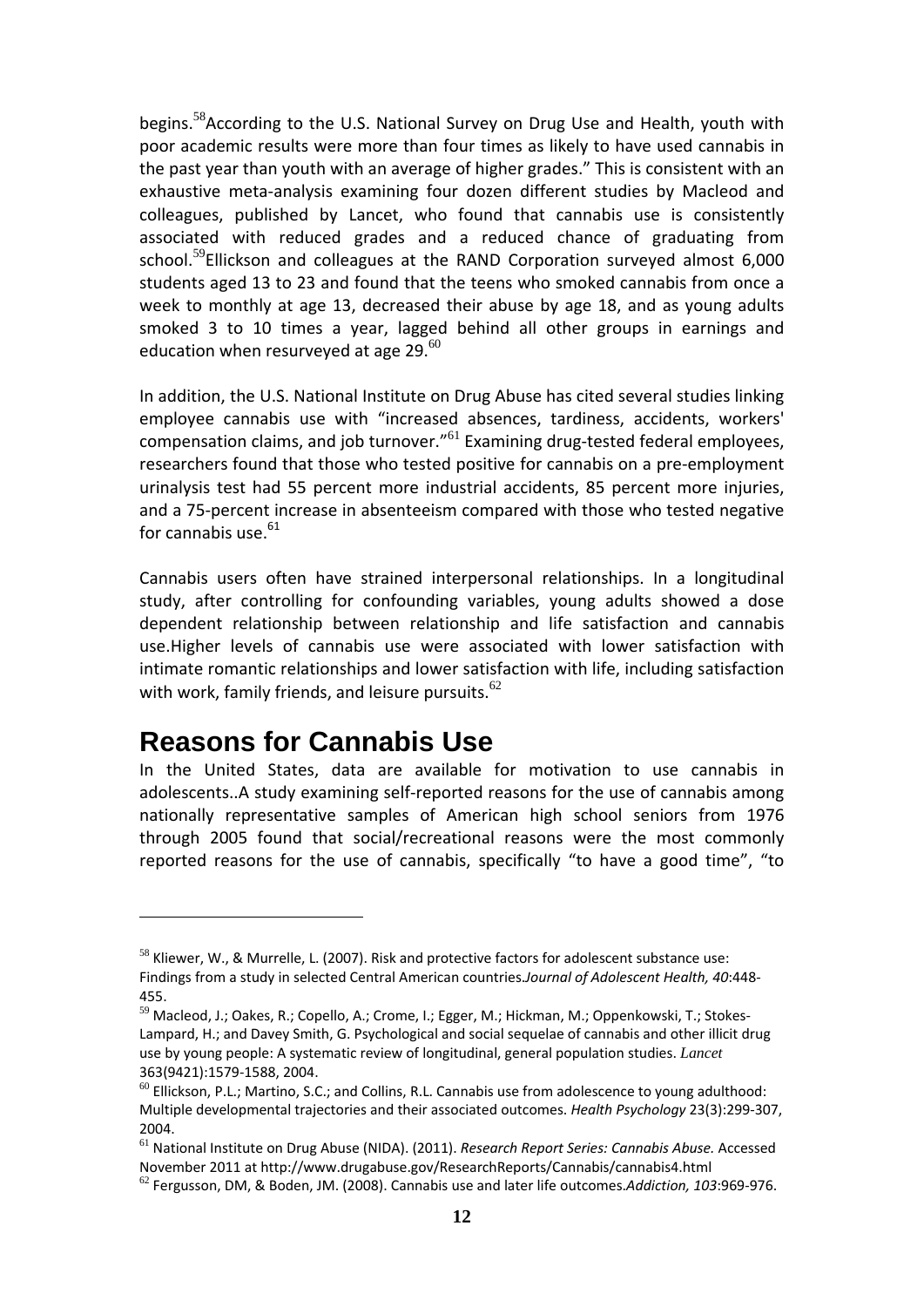experiment", and "to get high". $63$ Other studies have found that young adult men are more likely to use cannabis to increase or decrease the effects of other drugs, to seek deeper insights, to have a good time, and because they are addicted. Young adult women are more likely to use cannabis to help them cope and to dampen negative affect.Reasons for cannabis use for both men and women include fitting in socially, using it to cope, to conform to social norms, for mind expansion, and to alter perceptions.While there are differences for use between the sexes, no racial or ethnic differences have been found. <sup>64, 65</sup>

### **Best Practices in Cannabis Prevention and Treatment**

#### **Cannabis as a Gateway Drug**

Consistent evidence has shown that cannabis use almost always precedes the use of other illicit drugs, including cocaine, methamphetamine, hallucinogens (including LSD and ecstasy), illegally obtained prescription drugs, and opiates, such as heroin or morphine.Cannabis users are significantly more likely than non‐users to use other illicit drugs, and more frequent use of cannabis and younger age of initiation to the drug strengthen this relationship, even after controlling for potential confounding variables and studying twins.This use pattern is strongest in adolescents and declines with age, possibly because of increased social maturity on the ability to resist illicit drug use.  $66$ 

There are multiple hypotheses as to why cannabis acts as a gateway drug.Animal studies have shown evidence that brain chemistry is altered with increased use of cannabis, and these changes may increase responsiveness to other illicit drugs.Animal studies also indicate that the cannabinoid and opioid systems in the brain interact with each other, and cannabinoid self‐administration "primes" animals to self‐administer opioids, as CBRs and opioid receptors overlap in some areas of the brain.These studies have also shown that chronic exposure to THC creates a tolerance to some opioids, and that heroin reinstates cannabinoid‐seeking behavior. While well-controlled studies in humans are needed to confirm these findings, twin studies that allow researchers to control for genetic influences and environment, have indicated that those factors alone are not wholly responsible for further drug use.  $67, 68, 69$ 

 $63$  Terry-McElrath, Y., O'Malley, P., and Johnston, L. (2009). Reasons for Drug Use among American Youth by Consumption Level, Gender, and Race/Ethnicity: 1976–2005J Drug Issues. 2009 ; 39(3): 677– 714.

<sup>&</sup>lt;sup>64</sup> Patrick M. et al (2011). Adolescents' reported reasons for alcohol and cannabis use as predictors of substance use and problems in adulthood.*Journal of Studies on Alcohol and Drugs, 72*:106‐116.

 $65$  Patrick M. et al (2011). Age-related changes in reasons for using alcohol and cannabis from ages 18 to 30 in a national sample.*Psychology of Addictive Behaviors;25(2):*330‐339.

 $66$  Fergusson DM, Boden JM, & Horwood LJ (2006). Cannabis use and other illicit drug use: Testing the cannabis gateway hypothesis.Addiction, 101, 556-569.<br><sup>67</sup> Room R, Fischer B, Hall W, Lenton S, & Reuter P (2010).Cannabis policy: Moving beyond

stalemate.New York: Oxford.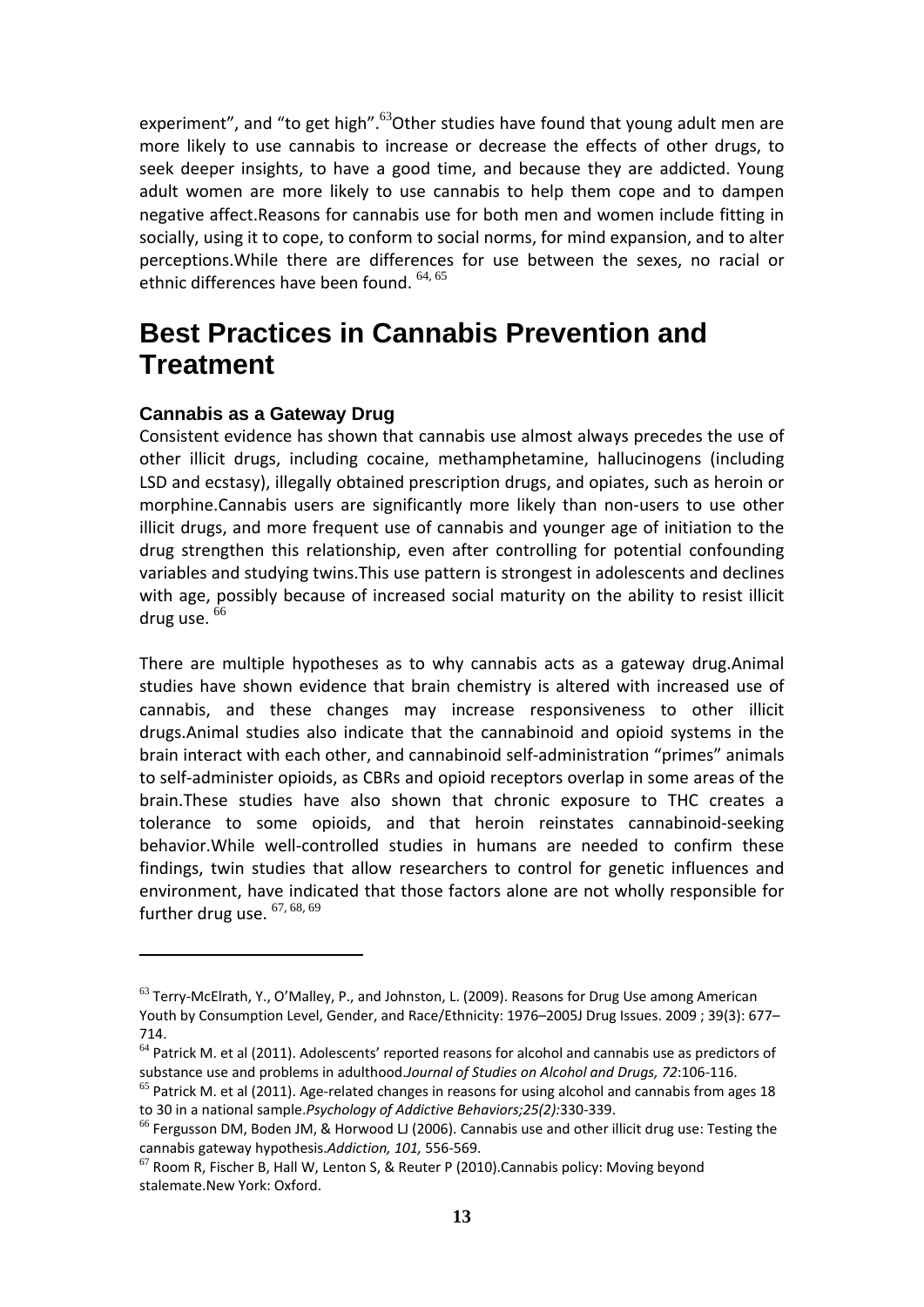Finally, data from the Christchurch Health and Development Study in New Zealand found that, "the increasing use of cannabis was associated with the increasing use, abuse/dependence and diversity of use of other forms of illicit drugs". <sup>48</sup>

#### **Risk and Protective Factors**

Over the past two decades, much of the research in drug prevention has centered on trying to determine what factors lead to the initiation of drug use and how and why this behavior progresses. There is a robust science base and framework for identifying and addressing the risk factors and protective factors for drug use.Both risk and protective factors affect youth at different life stages, from pregnancy through young adulthood, as well as well as in various domains including individual, peer, family, school and community. $70<sup>70</sup>$ 

When not properly identified and dealt with early on negative behavior can further a child's risks for drug use and other problems. Effective preventative interventions reduce risk and increase protection at each developmental stage, as well as within each domain. $71$ 

| <b>Risk Factors</b>             | <b>Domain</b> | <b>Protective Factors</b>                |
|---------------------------------|---------------|------------------------------------------|
| Early Aggressive<br>Behavior    | Individual    | Self-Control                             |
| Lack of Parental<br>Supervision | Family        | Parental Monitoring                      |
| Substance Abuse                 | Peer          | Academic<br>Competence                   |
| Drug Availability               | School        | Anti-drug<br><b>Use Policies</b>         |
| Poverty                         | Community     | <b>Strong Neighborhood</b><br>Attachment |

Source: Preventing Drug Abuse Among Children and Adolescents, NIDA

The possible impact of any particular risk or protective factor changes as a person ages.Specific risk and protective factors in particular domains, such as the home environment, can have a greater influence on younger children, while peer level risk and protective factors can be more important for adolescents.Early life family dynamics can either increase the risk for drug use, given poor nurturing or ineffective

<sup>68</sup> Hall, WD (2006). Cannabis use and the mental health of young people.*Australian and New Zealand Journal of Psychiatry, 40*:105‐113.

 $^{69}$  Maldonado, R., Berrendero, F., Ozaita, A., & Robledo, P. (2011). Neurochemical basis of cannabis addiction.*Neuroscience, 181*:1‐17.

<sup>70</sup>*Preventing Drug Abuse Among Children and Adolescents: Risk Factors and Protective Factors*.National Institute on Drug Abuse.Accessed December 2, 2011 from http://www.drugabuse.gov/prevention/risk.html

 $71$  Ibid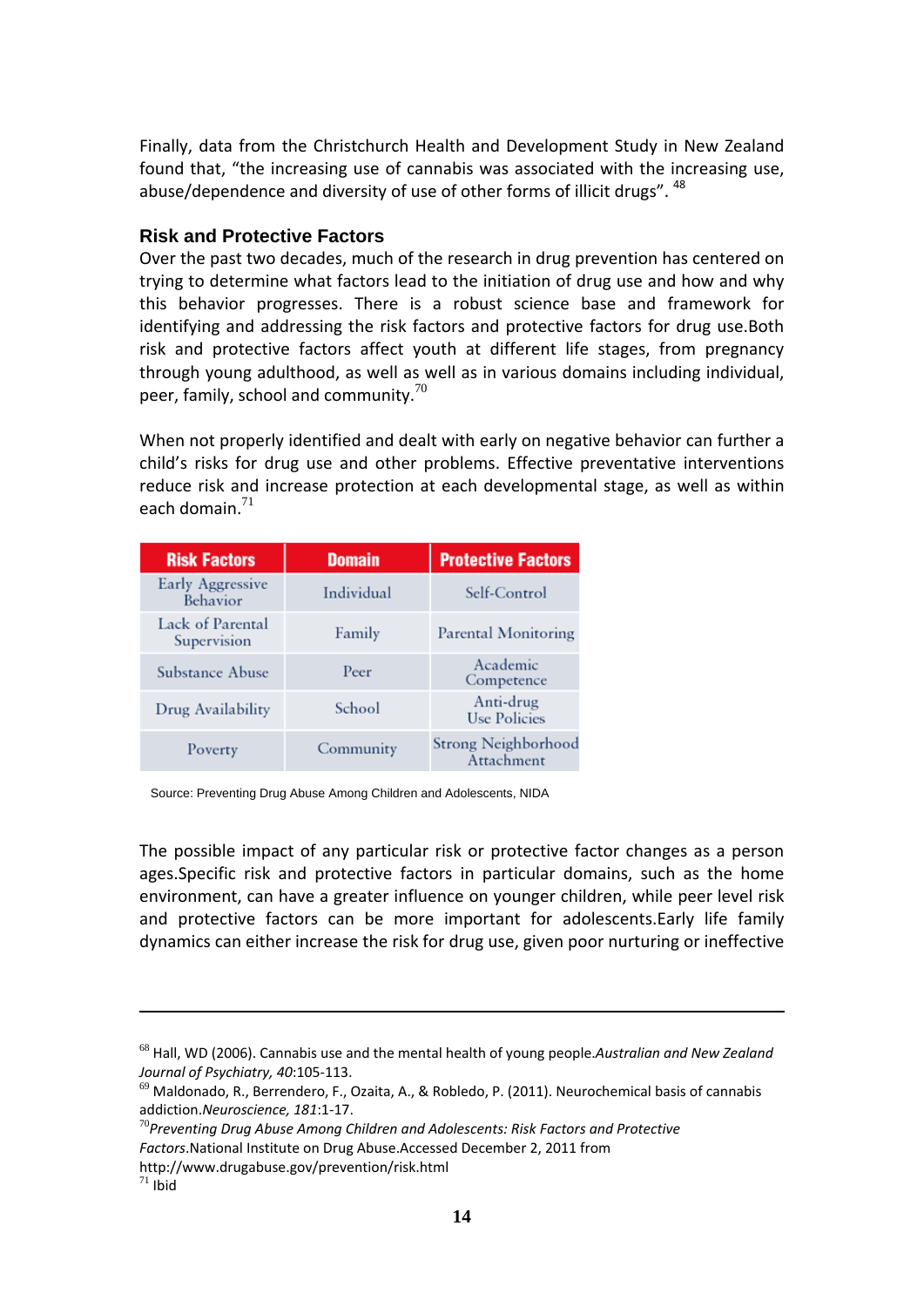parenting, or reduce the risk through developing strong initial child parent bonding and providing clear, consistent discipline, which are important protective factors.<sup>72</sup>

Research shows that crucial periods of risk for drug use and abuse occur during key lifetransitions, such moving from elementary school to middle school.One of the most salient risks for youth drug use is associating with drug abusing peers. Other important community level risk factors for drug initiation are access to and availability of drugs, drug trafficking patterns, and normative beliefs that drug use is "generally tolerated".<sup>73</sup>

Certain family and environmental factors may increase the risk for cannabis use.In addition to disengagement from school, parents or other family members who have problems with alcohol and drugs may model drug use for their children, have difficulty monitoring their behavior, or enhance the availability of substances.Conflicted families may not offer the support for adolescents to deal with stressors in their lives, monitor their behavior, or may be a stressor themselves, potentially causing drug use as a form of stress relief.Exposure to community violence increases risk as well; high levels of stress are associated with witnessing and being victimized by violent crime, causing teenagers to turn to drugs as a form of stress relief, and there are often more drug opportunities in high-violence areas.Additionally, adolescents who display impulsive behavior may be more likely to initiate drug use. $74$ 

While there are multiple risk factors for cannabis use, protective factors exist as well.Parents who are religious are more likely to support and monitor their children, and to communicate values regarding behavior.They are also more likely to have children who are religious, and religious adolescents engage in less deviant behavior, including substance use.This is potentially because of personal beliefs regarding behavior, or as a result of support for healthy behavior from religious institutions.Family communication and cohesion are also protective, as these families are often more supportive and adolescents are reinforced for adaptive coping behavior.Additionally, the feeling of being cared for and connected to parents or guardians protects adolescents from substance use.School engagement, including completing homework and participating in extracurricular activities, is protective.Teachers can provide a great deal of support for adolescents, as a buffer for negative peer interactions and helping to develop a feeling of connection with school.  $75,76$ 

<sup>72</sup>*NIDA InfoFacts: Lessons Learned from Prevention Research.*National Institute on Drug Abuse.Accessed December 2, 2011 from http://www.drugabuse.gov/infofacts/lessons.html<br><sup>73</sup> Preventing Drug Abuse Among Children and Adolescents: Risk Factors and Protective

*Factors*.National Institute on Drug Abuse.Accessed December 2, 2011 from http://www.drugabuse.gov/prevention/risk.html

 $74$  Kliewer, W., & Murrelle, L. (2007). Risk and protective factors for adolescent substance use: Findings from a study in selected Central American countries.*Journal of Adolescent Health, 40*:448‐ 455.

 $75$  Ibid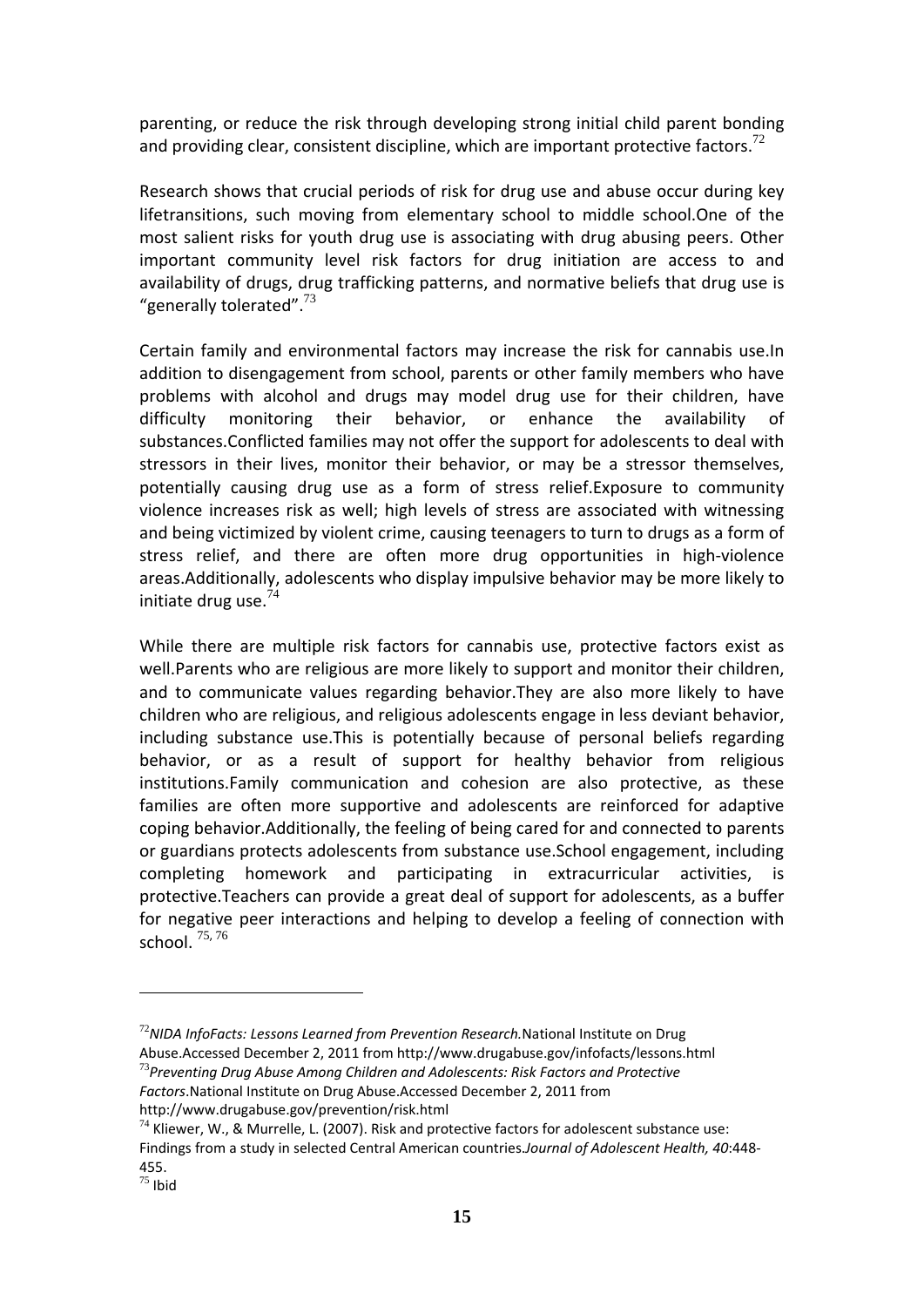The risk and protective factor framework provides an important way to understand the causes of substance use andabuse, with the more risks a child is exposed to the more likely that child will use or abuse drugs. One of the crucial goals of drug prevention is to alter the equation between risk and protective factors, in order to amplify the number of protective factors in relation to risk factors across all of the relevant domains and life stages.

When focusing on substance use/abuse prevention, the definition associated with the terms "high need youth" or "high‐risk youth," which typically describes youth from families and/or communities with a lower socioeconomic status, must be broadened to include those from families and/or communities with more disposable income. Contrary to the popular belief that children with higher levels of disposable income are at low risk for various problems, these youth are actually prone to problems in several domains – particularly substance use.  $\frac{7}{1}$  Longitudinal studies from both the United States and France have shown that adolescents from affluent families more often experiment with cannabis. However, they may not be as likely to become addicted.It is possible that this is due to the fact that adolescents from higher socioeconomic (SES) families are more concerned about the future (e.g., they are more concerned about endangering their school performance and career prospects), and their peers may be less likely to condone drug use.  $^{78, 79}$  Moreover, it is also possible that adolescents from affluent families have more opportunities to stop the escalation to dependence.Studies have also found that those youth with multiple risk factors and few protective factors are the most vulnerable to drug use abuse and addiction, and less likely to get interventions and treatment, especially when they drop out of school. $80$ 

#### **Media Messages**

In the past ten years, the internet has revolutionized media. Social networking sites, inexpensive mobile technology, and the increase of internet reach and speed have meant that young people are routinely exposed to various kinds of messaging and advertising. Unfortunately, this has also meant that messages directly or indirectly promoting alcohol, tobacco, and other drugs have proliferated. According to a survey done for the U.S. government by the respected Nielson media company, nearly one million American teens, or 5% of teens viewing online videos, viewed drug-related

<sup>&</sup>lt;sup>76</sup> Cheng, TC & Lo, CC, (2011). A longitudinal analysis of some risk and protective factors in marijuana use by adolescents receiving child welfare services.*Children and Youth Services Review, 33*:1667‐1672.  $77$  Luthar, S. The culture of affluence; Psychological costs of material wealth. Child Development.

<sup>2003:74:6:1581</sup>‐1593.

 $^{78}$  Humensky, J. L. (2010). Are adolescents with high socioeconomic status more likely to engage in alcohol and illicit drug use in early adulthood?*Substance Abuse Treatment, Prevention, and Policy, 5,* 19-28.<br><sup>79</sup> Legleye, S., Janssen, E., Beck, F., Chau, N., and Khlat, M. (2011).Social gradient in initiation and

transition to daily use of tobacco and cannabis during adolescence: A retrospective cohort study.Addiction, 106, 1520-1531.<br><sup>80</sup> Latimer, W. and Zur, J. (2010). Epidemiologic trends of adolescent use of alcohol, tobacco, and

other drugs. *Child and Adolescent Psychiatric Clinics of North America.* 19(3):451‐64. Review.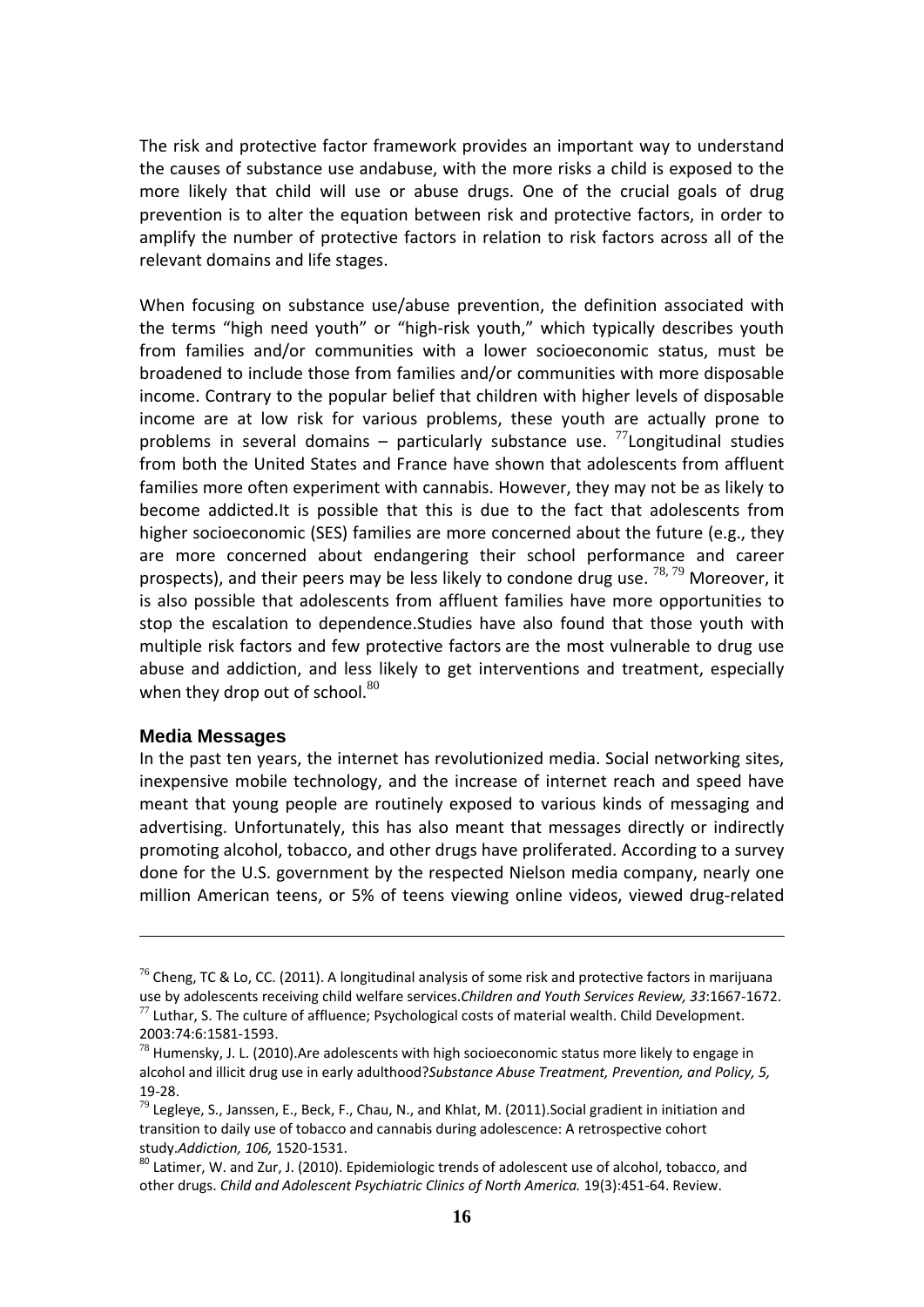videos in June, 2008. Teens watched 1.2 million drug-related videos during the onemonth period. More than a third (35%) of teens who viewed drug‐related video are younger than 16. Almost 40% of drug‐related videos contain explicit use of drugs and/or intoxication.<sup>81</sup>

When examining content of prime time television, content concerning drug abuse is scarce, particularly when compared to messages about food and nutrition, alcohol use, and smoking – three topic areas commonly portrayed.An analysis undertaken by Byrd‐Bredbenner and colleagues found that information about drug abuse appeared in only 0.04% of a sample of prime time television shows in the United States.This is worrisome, as these shows lack messages and examples for children and adolescents as to how best to approach and handle drug use and abuse.<sup>82</sup>

Other studies have examined the types of drug use messages contained in music lyrics and music videos, and, in one such study, Roberts and colleagues found that almost in 1 in 5 songs sampled contained references to illegal drugs.<sup>83</sup> Brookshire and colleagues found that adolescents, particularly those who listen to rap music, are exposed to lyrics that portray drug use in a positive manner.  $84$ 

#### **Young People and Perceptions of Risk**

Softening attitudes are problematic, as research demonstrates that illegal drug use among youth declines as the perception of risk (whether or not you think a drug is dangerous) and social disapproval increases. A number of journal articles<sup>85</sup> have substantiated "the powerful cross time association between perceived risk and use

<sup>81</sup> Gibs, J. and Brauer, J. *Teens Viewing of Drug and Alcohol‐Related Videos Online: Custom Study Conducted on Behalf of ONDCP,* Nielson Online. Accessed November 2011 at

https://www.ncjrs.gov/ondcppubs/publications/pdf/teenviewing\_darvideos\_online.pdf.<br><sup>82</sup> Byrd-Bredbenner, C., Finckenor, M., & Grasso, D. (2003). Health related content in prime-time television programming Journal of Health Communication, 8:329-341.<br><sup>83</sup> See Roberts et al. (2002). Substance Use in Popular Music Videos. Accessed November 2011 at

http://www.scenesmoking.org/research/SubstanceUseIinMusic.pdf andDuRant, R.H., Rome, E.S., Rich, M., Allred, E., Emans, J., & Woods, E.R. (1997). Tobacco and alcohol use behaviors portrayed in music videos: A content analysis. *American Journal of Public Health,* 87 (7), 1131-1136.<br><sup>84</sup> Brookshire, T., Davis, C., Stephens, E., and Bryant, S. (2003). Substance Use References in the Lyrics

of Favorite Songs of African‐American Adolescents. *Psychology and Social Sciences*, Issue 1. Accessed November 2011 at http://www.jyi.org/volumes/volume8/issue1/articles/brookshire.html 85 See multiple studies, including Bachman, J.G., Johnston, L.D., & O'Malley, P.M. (1990). Explaining the recent decline in cocaine use among young adults: Further evidence that perceived risks and disapproval lead to reduced drug use. *Journal of Health and Social Behavior*, 31, 173‐184.Bachman, J.G., Johnston, L.D., & O'Malley, P.M. (1998). Explaining the recent increases in students' cannabis use: The impacts of perceived risks and disapproval from 1976 through 1996. *American Journal of Public Health*, 88, 887‐892.Bachman, J.G., Johnston, L.D., & O'Malley, P.M. (1988). Explaining the recent decline in cannabis use: Differentiating the effects of perceived risks, disapproval and general lifestyle factors. *Journal of Health and Social Behavior*, 29, 92‐112. Johnston, L.D. (1991). Toward a theory of drug epidemics. In R.L. Donohew, H. Syper, & W. Bukoski (Eds.). Persuasive communication and drug abuse prevention (pp. 93‐132). Hillsdale, NJ: Lawrence Erlbaum. Bachman, J.G., Johnston, L.D., & O'Malley, P.M. (1998). *National survey results on drug use from Monitoring the Future study, 1975‐1998: Volume I: Secondary school students*. (NIH Publication No. 98‐4345).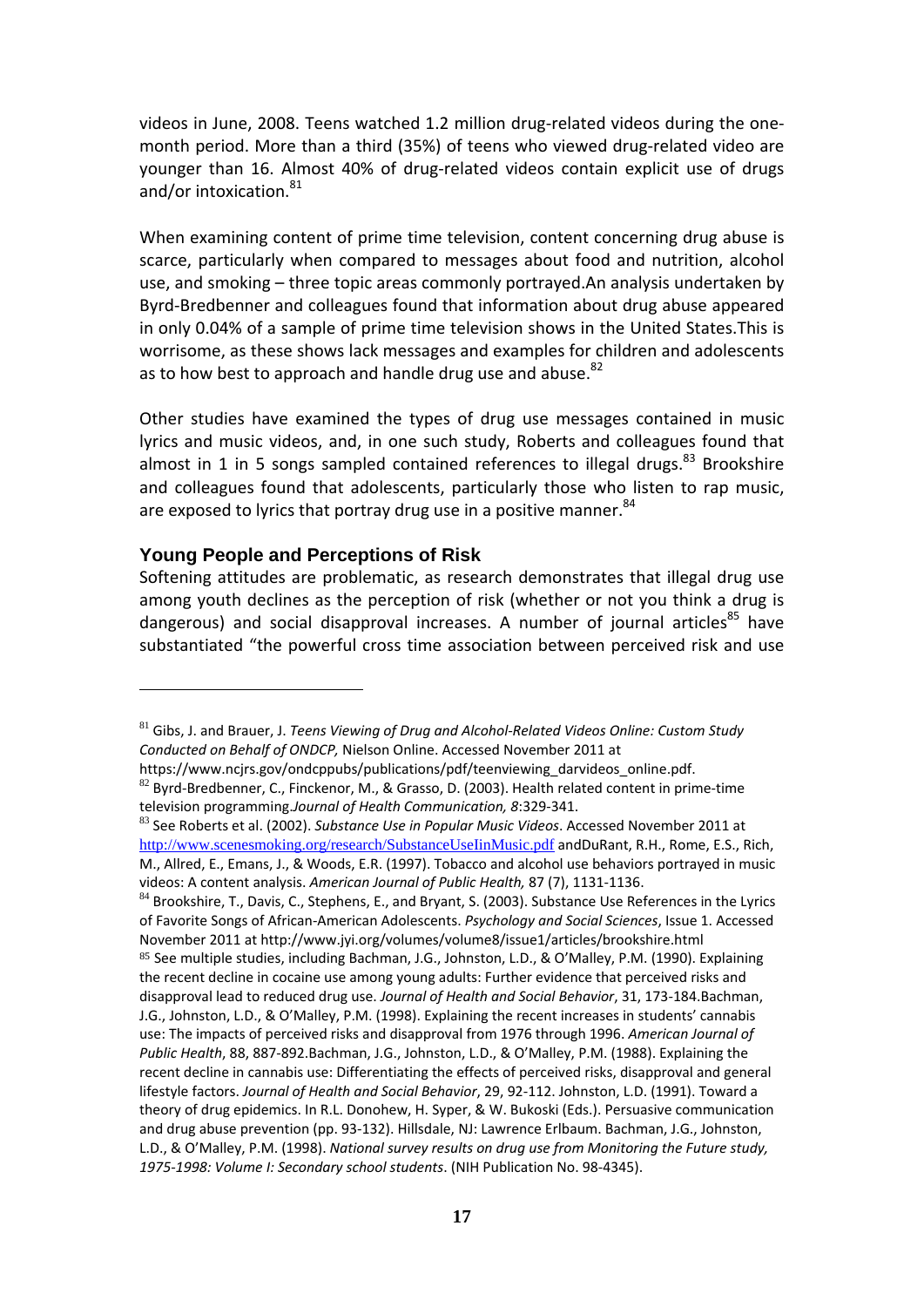that cannot be explained away by concurrent shifts in a number of other lifestyle factors. Perceived risk remains a powerful predictor of use, even when controlling for a host of other known risk factors (Bachman et al., 1988; Bachman, Johnston, &O'Malley, 1990 & 1998). This research also finds that these attitudes are more able to explain the changes in use, rather than the inverse. This fact is clearly demonstrated when looking at U.S. school‐based survey data, such as Monitoring the Future (MTF) trend data. For example, according to the Monitoring the Future National Survey Results on Drug Use, 1975‐2009, Volume I, Secondary School Students 2008, "the amount of perceived risk associated with using cannabis fell during the earlier period of increased use in the late 1970s, and fell again during the more recent resurgence of use in the 1990s. Indeed perceived risk among 12th graders began to decline a year before use began to rise in the upturn of the 1990s, making perceived risk a leading indicator of change in use. The decline in perceived risk halted after 1997 for 8th and 10th graders, and annual prevalence began to decline a year or two later. Again, perceived risk was a leading indicator of change in use, as it has been proven to be for a number of drugs."

As further evidenced by the chart below, the extent to which youth understand that use of a specific drug is harmful dramatically and inversely influences the substance use rates for that drug.



Many governments have reported that media messages that normalize drug use and calls for legalization of cannabis, contribute to more widespread acceptance of drug use.And in the past, softened youth attitudes toward drug use have preceded an increase in use.The U.S. cites statistics that between 2002 and 2009, the percentage of youths aged 12 to 17 perceiving great risk declined for cannabis and that this attitude change contributed to increases in use. The 2010 University of Michigan Monitoring the Future Survey revealed the perceived harm for smoking cannabis occasionally or regularly has been decreasing among the  $8<sup>th</sup>$  grade since 2007. Social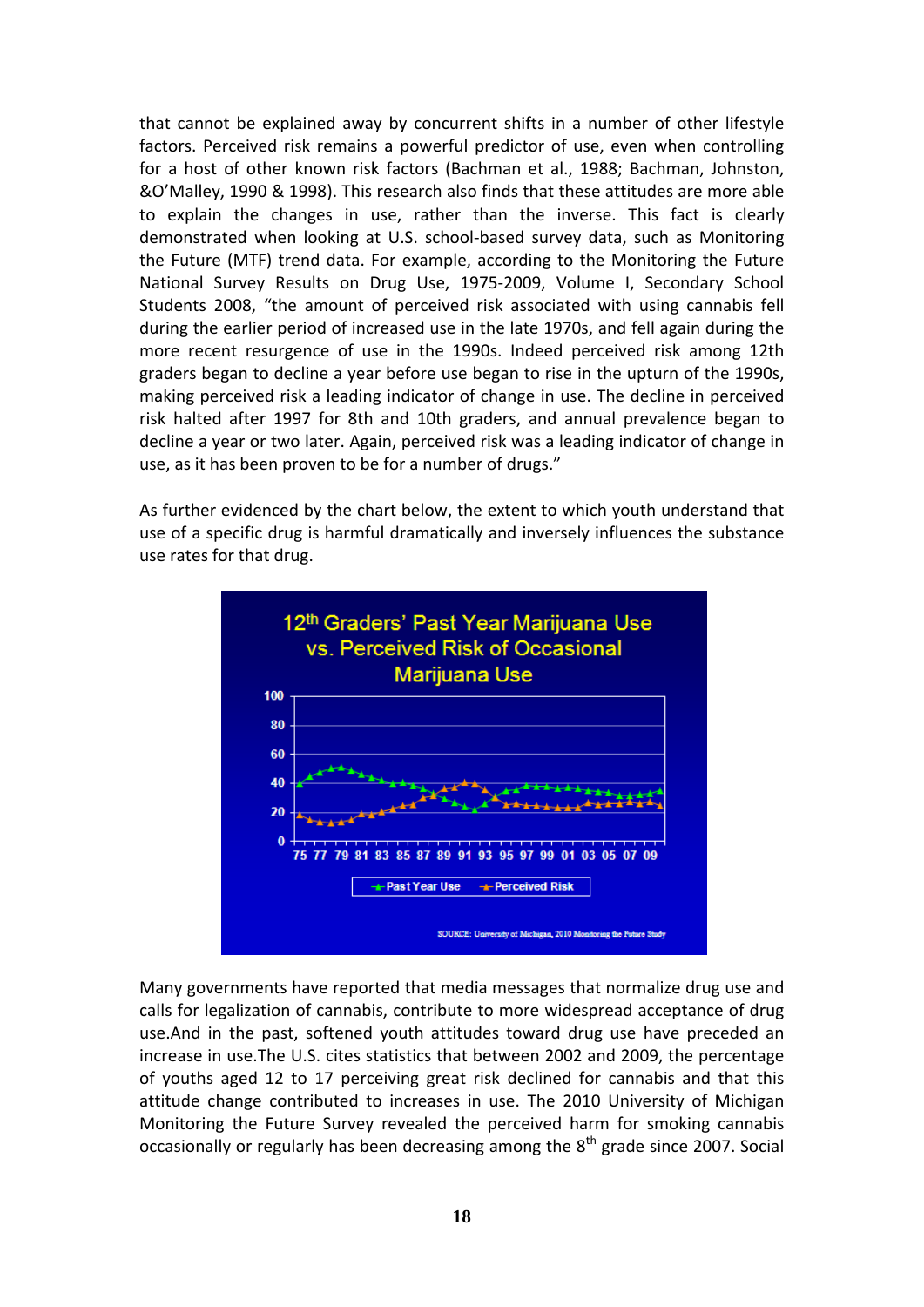disapproval for smoking cannabis once or twice, occasionally, and regularly has been decreasing among  $8<sup>th</sup>$  graders since 2007.

#### **Prevention**

Cannabis prevention efforts are critical because cannabis is often the first illegal drug used by youth. Preventing substance use before it begins not only makes common sense, it is also cost-effective.For every dollar invested in prevention, a savings of up to \$10 in treatment can be realized.<sup>86</sup>Generalized universal prevention programs to help build strong families and provide youth with the skills to make good, healthy decisions are necessary components of effectivedrug prevention. In addition, there is also a need to focus specifically on the community risk and protective factors explicitly related to the initiation and use of, illegal drugs which include, social norms, access, availability and perceptions of harm.For example, critical policy and environmental interventions (e.g. policies outlawing cannabis storefronts or limiting the sale of drug paraphernalia) are unique to substance abuse prevention and may not be as relevant to other forms of prevention such as bullying, violence, etc.

Prevention science in the field of substance abuse has made great progress in recent years resulting in effective intervention to help children reduce the risk of initiating drug use at every step along their developmental path.Working more broadly with families, schools, and communities, scientists have found effective ways to help people gain the skills and approaches to stop problem behaviors, such as drug use, before they occur.

Decades of research demonstrate that there are core principles of drug prevention that strengthen prevention programs and increase effectiveness. $87$ For example, according to the U.S. National Institute on Drug Abuse (NIDA), which conducts more than 85 percent of the world's research on drug abuse:

- Prevention programs should enhance protective factors (e.g., parental monitoring, bonding, supporting and warm parenting, success in school, participation in extracurricular activities) and reduce risk factors (e.g., deviant peers, academic failure, a caregiver who is a substance abuser, affectionless control, ready availability of drugs in community, and policies that normalize drug use).
- Prevention programs should be localized and community specific, addressing the actual problems and drugs threatening the community, the risk factors unique to the community, and strengthening the community's identified protective factors. However, the core elements of the research‐based program must be retained.
- Prevention program elements should be tailored for the target audience (e.g., family-based prevention should enhance family bonding, and other parenting

<sup>86</sup> U.S. Department of Health and Human Services, National Institutes of Health, National Institute on Drug Abuse (2003). Preventing Drug Abuse among Children and Adolescents: A Research‐Based Guide for Parents, Educators, and Community Leaders (2<sup>nd</sup> Edition). NIH Publication No. 04-4212 (A).<br><sup>87</sup> National Institutes of Health, National Institute on Drug Abuse (2003). Preventing Drug Use among

Children and Adolescents: A Research Based Guide for Parents, Educators, and Communities. NIH Publication No. 04‐4212 (A).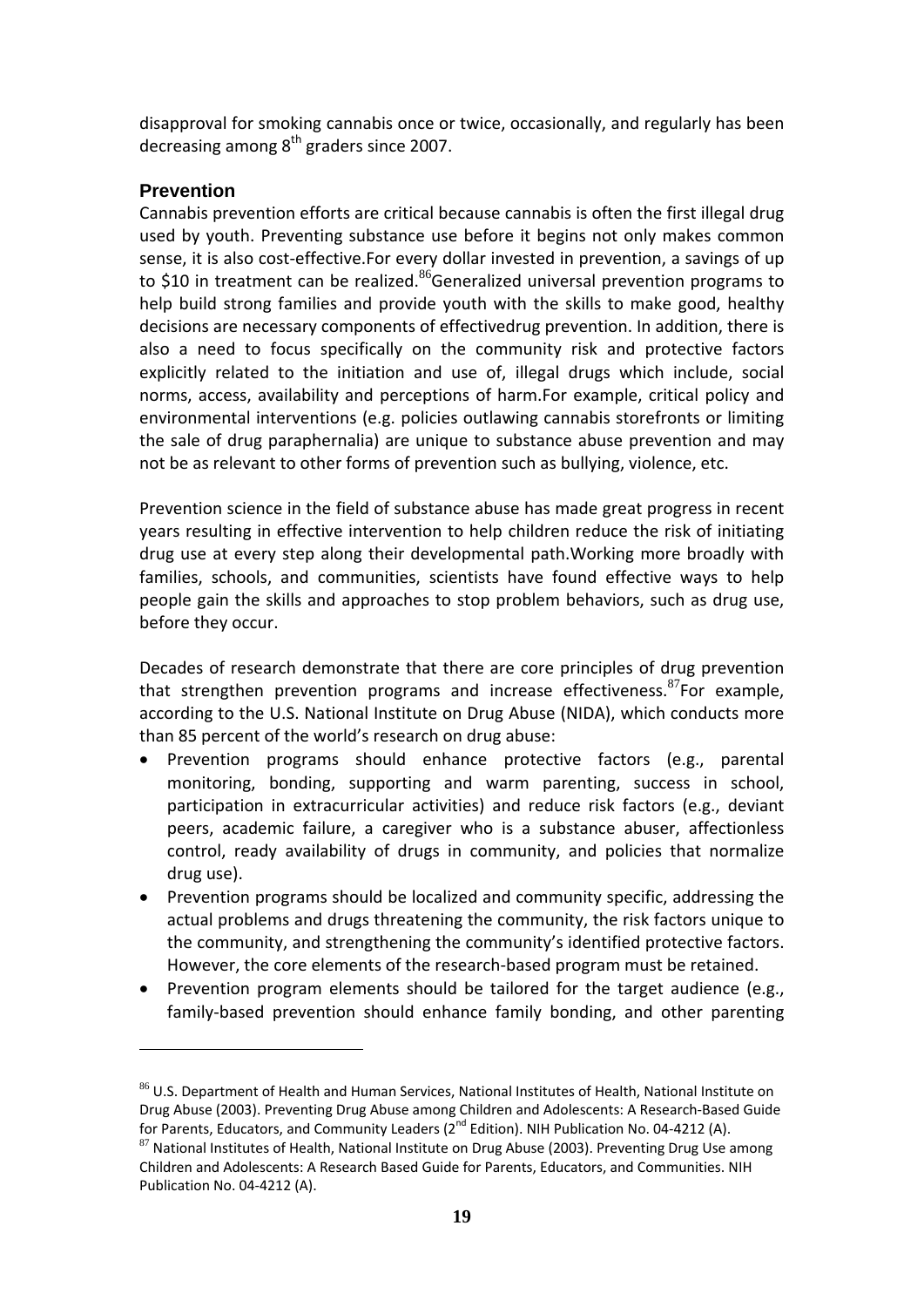protective factors, while school‐based prevention should provide youth with assertiveness, communication, and drug resistance skills).

- Prevention programs are most effective during key transition periods when youth are at most risk (e.g., transition from middle school to high school).
- Prevention programs implemented in multiple settings (e.g., in the school and home), for longer periods of time, with subsequent follow-up sessions, are most effective.
- Prevention programs implemented in the community across multiple settings (e.g., faith‐based organizations, schools, and the media) should be consistent in messaging across settings.

A comprehensive multi‐sectorapproach to cannabis prevention has gained traction in recent years.This community-wide approach, rather than focusing on implementingonlyone particular program, works to engage an entire communityin the following evidence‐based processes: 1) assess their prevention needs based on epidemiological data ; 2) build their prevention capacity ; 3) develop a strategic plan ; 4) implement effective community prevention programs, policies and practices ; and 5) evaluate their efforts for outcomes.This type of comprehensive approach identifies a community's specific problems and program/ service gaps, as well as its assets and resources. This allows a community to plan, implement and evaluate its efforts across community sectors in relevant settings for individuals, families, schools, workplaces and the community at large.

An example of this approach are the drug‐free community coalitions, currently in existence in the United States, Mexico, Peru, Guatemala, Honduras, El Salvador, Colombia, Mexico, Brazil and South Africa. Drug‐free community coalitions develop and implement data‐driven strategic plans to increase awareness, change norms, laws, practices, and procedures, engage the media as well as work with partner organizations to ensure that the right mix of science based programs and services are available to address a community's unique drug issues. In 2010, an independent evaluation found that communities with such coalitions had significant reductions in alcohol, tobacco, and.cannabis use among middle and high school age youth while perception of risk increased.<sup>88</sup>

Even if community-based approaches have shown their effectiveness, it is also important to mention that other specific interventions, like family-based approaches, life‐skills building, and behavior skills enhancement games have also proven to be effective.<sup>89</sup>

<sup>88</sup> Office of National Drug Control Policy (2010). National Evaluation of the Drug Free Communities Support Program. Available online: http://www.ondcp.gov/publications/pdf/dfc\_eval\_data\_fs.pdf <sup>89</sup> See Faggiano F, Vigna-Taglianti F, Versino E, Zambon A, Borraccino A, Lemma P. (2008). School-

based prevention for illicit drugs' use. The Cochrane Reviews, Found December 2011 at **http://summaries.cochrane.org/CD003020/school‐based‐prevention‐for‐illicit‐drugs‐use**. Also see

Gates S, McCambridge J, Smith LA, Foxcroft D. (2009). Interventions for prevention of drug use by young people delivered in non‐school settings. The Cochrane Review. Found December 2011 at http://summaries.cochrane.org/CD005030/interventions‐delivered‐to‐young‐people‐in‐non‐school‐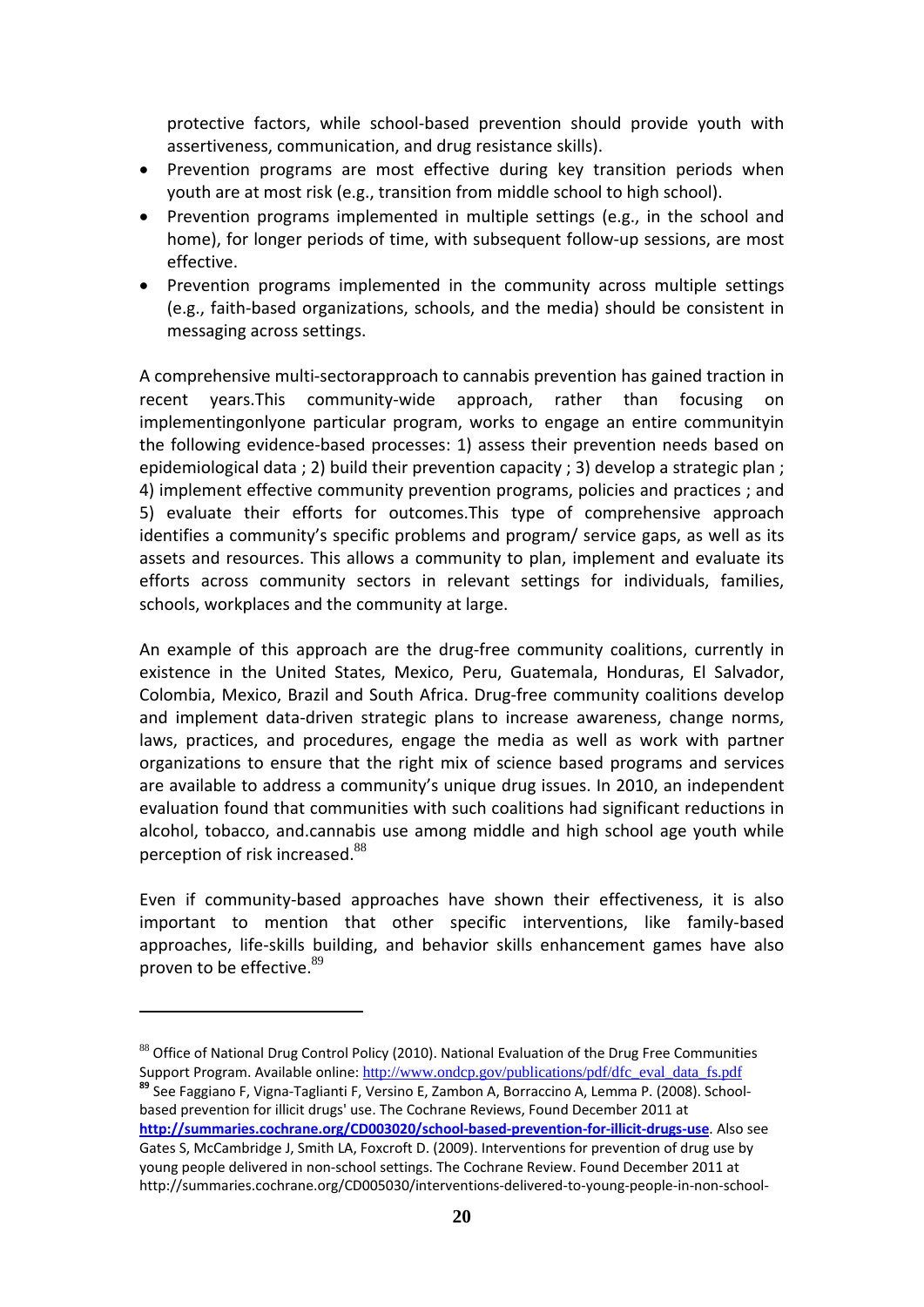#### **Treatment**

Since it is established that 1 in 10 cannabis users will become dependent, and that cannabis addiction produces a withdrawal syndrome, evidence‐based cannabis treatment plays a vital role in any discussion of cannabis.

For those who have not progressed to full cannabis addiction, screening, brief interventions and referral to treatment (SBIRT) mechanisms may be appropriate. SBIRT services include an initial drug screens by general primary care physicians or counselors to identify at‐risk persons, brief advice—such as a one‐time intervention for short consultation and literature, brief interventions – such as one to twelve sessions of substance use intervention, and, finally, (if necessary), referral to treatment for dependent users to receive specialized services, case management, and follow‐up support in the community.

A major method to treat cannabis addiction is through cognitive‐behavioral therapy (CBT). Cognitive‐behavioral therapy comprises a combination of approaches meant to increase self‐control. Specific techniques include exploring the positive and negative consequences of ongoing use, self‐monitoring to recognize drug cravings early on and to identify high risk situations for use, and developing strategies for coping with and avoiding high‐risk situations and the desire to use. A central element of this treatment is anticipating likely problems and helping patients develop effective coping strategies. Research indicates that the skills individuals learn through cognitive‐behavioral approaches remain after the completion of treatment. In several studies, most people receiving a cognitive‐behavioral approach maintained the gains they made in treatment throughout the following year.  $9091$ 

Motivational approaches, such as motivational interviewing, are best used to produce rapid, internally motivated change.These brief interventions focus on a non‐ confrontational therapeutic alliance as one to facilitate a patient's willingness to change.These types of therapy can be particularly useful when motivating a patient to seek treatment. Interpersonal, family, and couples therapy are used to treat drug use in the system in which was developed and maintained.Including family is particularly useful for helping patients stay in treatment (this is particularly true for adolescents), and addressing the reasons for which drug use began.  $92$ 

settings-for-the-prevention-of-drug-use **http://summaries.cochrane.org/CD005030/interventions-**<br>delivered-to-voung-people-in-non-school-settings-for-the-prevention-of-drug-use.

 $\frac{90}{2}$  See National Institute on Drug Abuse, Evidence-Based Approaches to Drug Abuse Treatment. Accessed November 2011 at http://www.nida.nih.gov/podat/Evidence2.html

 $91$  Carroll, K.M., et al. The use of contingency management and motivational/skills-building therapy to treat young adults with cannabis dependence. *Journal of Consulting and Clinical Psychology* 74(5):955‐ 966, 2006.

<sup>92</sup> Carroll, KM (2005). Recent advances in the psychotherapy of addictive disorders. *Current Psychiatry Reports, 7*:329‐336.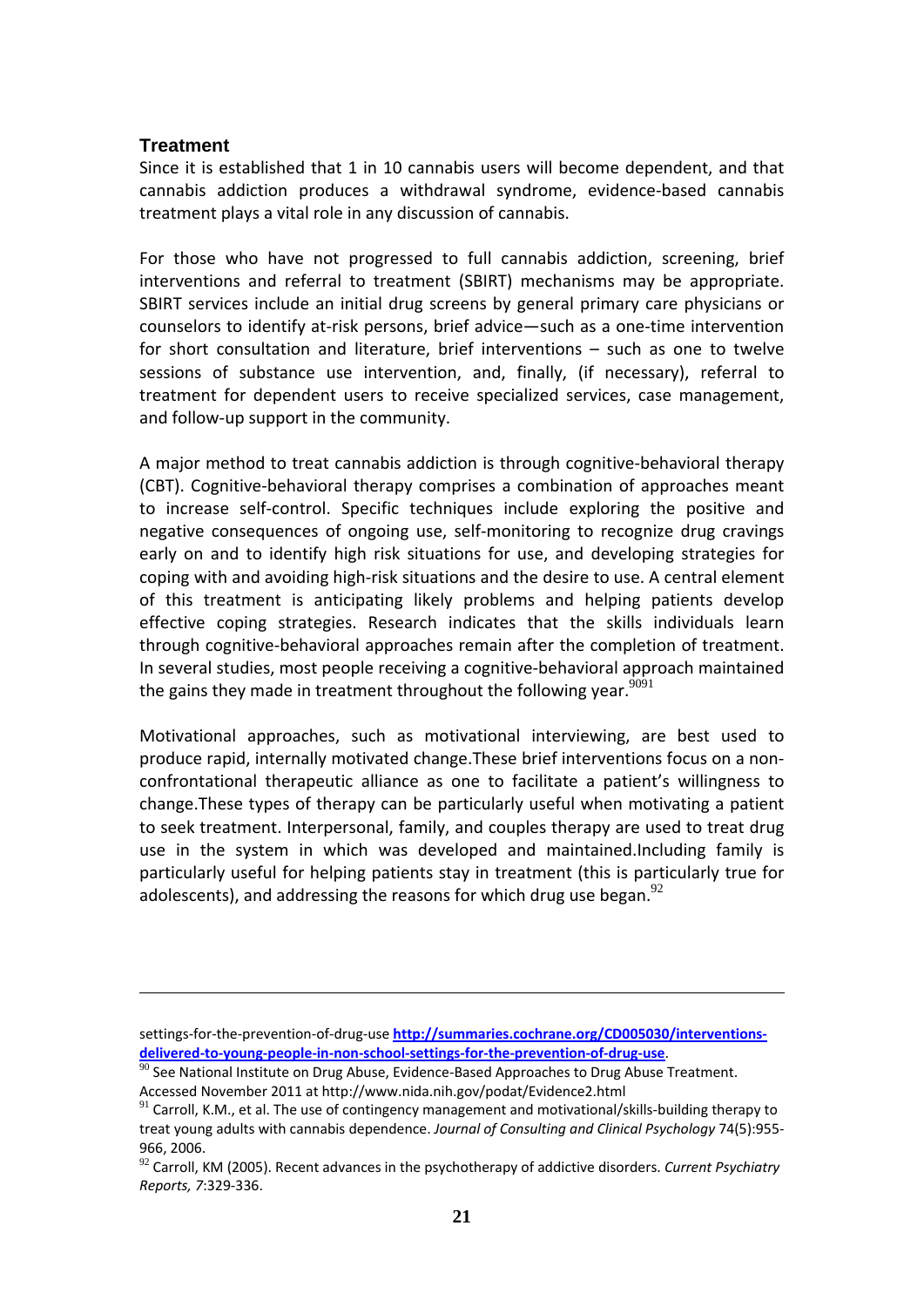Budney and colleagues<sup>93</sup> have found that treatment approaches using contingency management principles, which involve giving clients the chance to earn low‐cost incentives in exchange for drug‐free urine samples, are effective in stopping continued cannabis use. These incentives include prizes of small monetary value but that might be important for the client demographic (e.g. movie vouchers for youth).

The Cannabis Treatment Project Research Group found, through a multisite trial, that Motivational Enhancement Therapy (MET) has proven effective for stopping cannabis dependence.  $94$  MET strategies consist of an initial assessment session, followed by two to four individual treatment sessions with a therapist. In the first treatment session, the therapist provides feedback to the initial assessment, eliciting discussion about personal drug use and provoking self‐motivational statements. Coping strategies for high‐risk situations are suggested and discussed with the patient. In further sessions, the therapist monitors change, reviews cessation strategies being used, and continues to encourage commitment to change or sustained abstinence. Patients sometimes are encouraged to bring a significant other to sessions. MET has also been used successfully with adult cannabis‐dependent individuals in combination with cognitive-behavioral therapy, comprising a more comprehensive treatment approach.<sup>95</sup>

There has also been some work done on finding a medication to treat cannabis dependence, similar to methadone or buprenorphine for opiate addiction. These are in the early stages of development but oral THC combined with lofexidine has been shown to curb withdrawal symptoms.Various cannabis‐based medications are under investigation to harness the new knowledge and therapeutic potential of the cannabinoid system.<sup>96</sup>

### **Cannabis Control and Policy Measures**

Cannabis remains under international control, included in Schedules I and IV of the 1961 Single Convention on Narcotic Drugs, as amended by the 1972 Protocol (the "1961 Convention. Though the vast majority of governments are signatories to international drug control treaties rendering cannabis illegal, countries around the world have experimented with varying types of cannabis control policies. This section briefly summarizes different cannabis policy experiences around the world. The section is not meant to be exhaustive; the references provide greater detail on the issues.

<sup>93</sup> Budney, A.J.; Moore, B.A.; Rocha, H.L.; and Higgins, S.T. Clinical trial of abstinence-based vouchers and cognitive behavioral therapy for cannabis dependence. *Journal of Consulting and Clinical Psychology* 74(2):307‐316, 2006.See also Budney, A.J.; Roffman, R.; Stephens, R.S.; and Walker, D. Cannabis dependence and its treatment. Addiction Science & Clinical Practice 4(1):4-16, 2007.<br><sup>94</sup> Brief treatments for cannabis dependence: Findings from a randomized multisite trial. Journal of

*Consulting and Clinical Psychology* 72(3):455‐466, 2004.

 $95$  See National Institute on Drug Abuse, Evidence-Based Approaches to Drug Abuse Treatment. Accessed November 2011 at http://www.nida.nih.gov/podat/Evidence2.html

<sup>96</sup> NIDA Research Report Series, *Marijuana Abuse*, 2010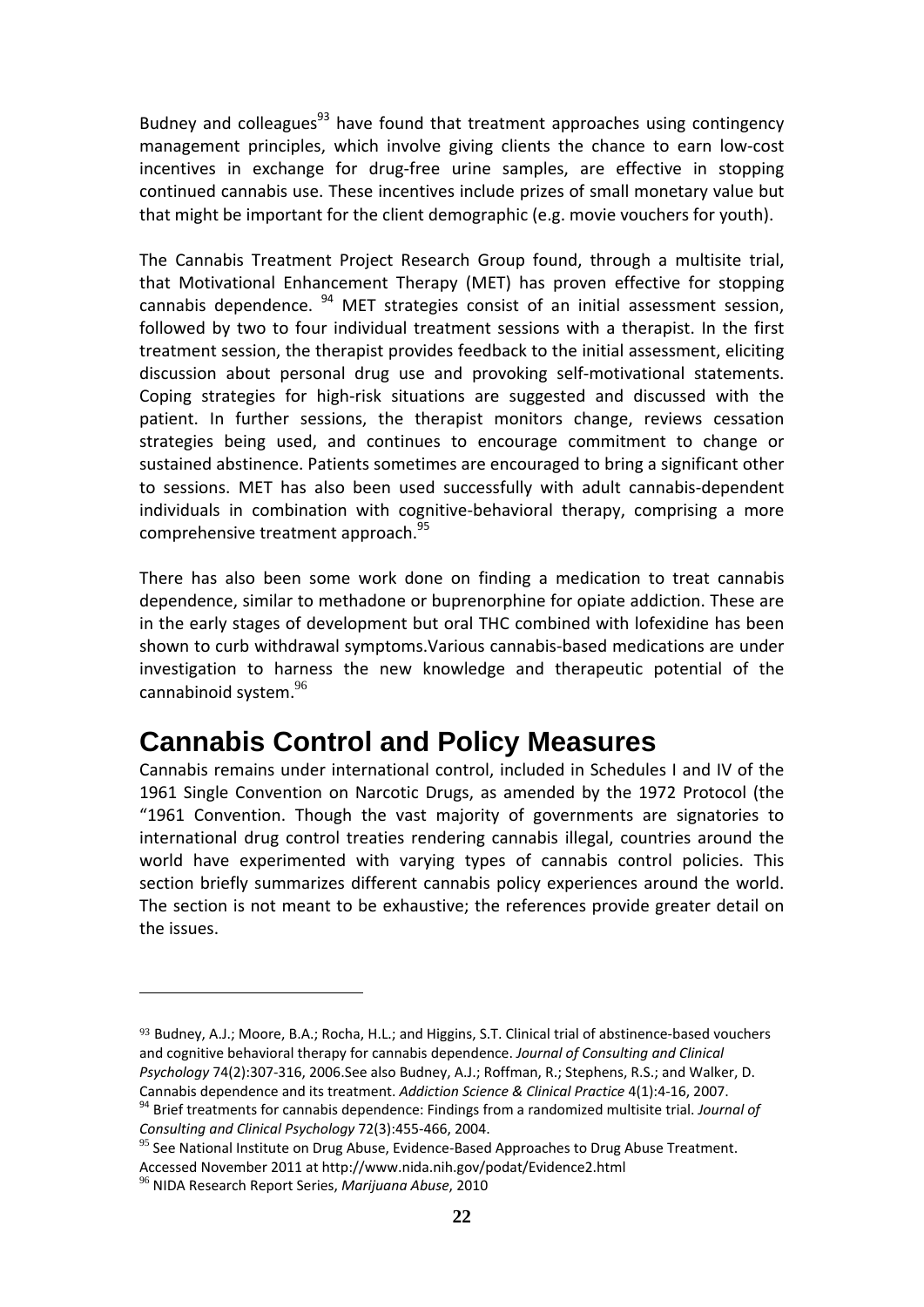It is critical to keep in mind that, as concluded by the RAND Corporation in an exhaustive report about cannabis legalization, in no Western country is a cannabis user at "much risk of being criminally penalized for using cannabis".  $97$  Analyses by Kilmer and Room found that the arrest rates for cannabis users who had used the drug in the past year are roughly 3 percent, and that none of those convicted of possession is incarcerated or receives an administrative fine of more than \$1000 US dollars<sup>98,99,100</sup>

Finally, it is important to note that despite media accounts, no country has legalized cannabis and no country has proposed legalization for discussion at the Commission on Narcotic Drugs. Several countries have removed formal penalties for small amounts of personal use and only in two countries have there been any formal changes in the criminal status of supplying cannabis (though these have fallen short of full legalization).

#### **Non-enforcement of Cannabis Use and Possession**

Several countries and particular regions in certain countries (e.g. some U.S. states, some areas in Germany, etc.) have regulations that formally do not enforce laws against cannabis use and possession.

The most cited example of alternative cannabis laws comes from the Netherlands. Indeed, there has been much research on the Dutch cannabis laws. In 1976, the Dutch approved a formal policy to allow the possession and sale of up to about ninety cannabis cigarettes (thirty grams). The government allowed "coffee‐shops" selling cannabis to appear around the country and approved in 1980 guidelines allowing more local control discretion of commercial cannabis practices. As the Dutch got used to the idea of legal cannabis, coffee shops increased in prevalence and the number of them grew eleven‐fold in eight years (nine in 1980 and 102 by 1988).<sup>101</sup> In 2001, a lower-end estimate numbers coffee shops at about 1,200. With

<sup>97</sup> Beau Kilmer, Jonathan P. Caulkins, Rosalie Liccardo Pacula, Robert J. MacCoun, Peter H. Reuter, Altered State? Assessing How Cannabis Legalization in California Could Influence Cannabis Consumption and Public Budgets, RAND, 2010.<br><sup>98</sup> Kilmer, Beau, "Do Cannabis Possession Laws Influence Cannabis Use?" in I. Spruit, ed., *Cannabis* 

*<sup>2002</sup>*

Report: Technical Report of the International Scientific Conference, Brussels: Ministry of Public Health of

Belgium, 2002, pp. 119–141.

<sup>99</sup> Room, Robin, Benedikt Fischer, Wayne Hall, Simon Lenton, and Peter Reuter, *Cannabis Policy: Moving*

*Beyond Stalemate*, Oxford, UK: Oxford University Press, 2010.

<sup>&</sup>lt;sup>100</sup> Pacula, Rosalie L., Robert MacCoun, Peter Reuter, Jamie Chriqui, Beau Kilmer, Katherine Harris, Letizia Paoli, and Carsten Schäfer, "What Does It Mean to Decriminalize Cannabis? A Cross‐National Empirical Examination," in Björn Lindgren and Michael Grossman, eds., *Advances in Health Economics and HealthServices Research*, Vol. 16: *Substance Use: Individual Behaviour, Social Interactions,* Markets and Politics, Amsterdam: Elsevier Press, 2005, pp. 347–370.<br><sup>101</sup> Jansen, A.C.M. (1991). Cannabis in Amsterdam: A geography of hashish and cannabis. Muiderberg,

Netherlands: Coutinho.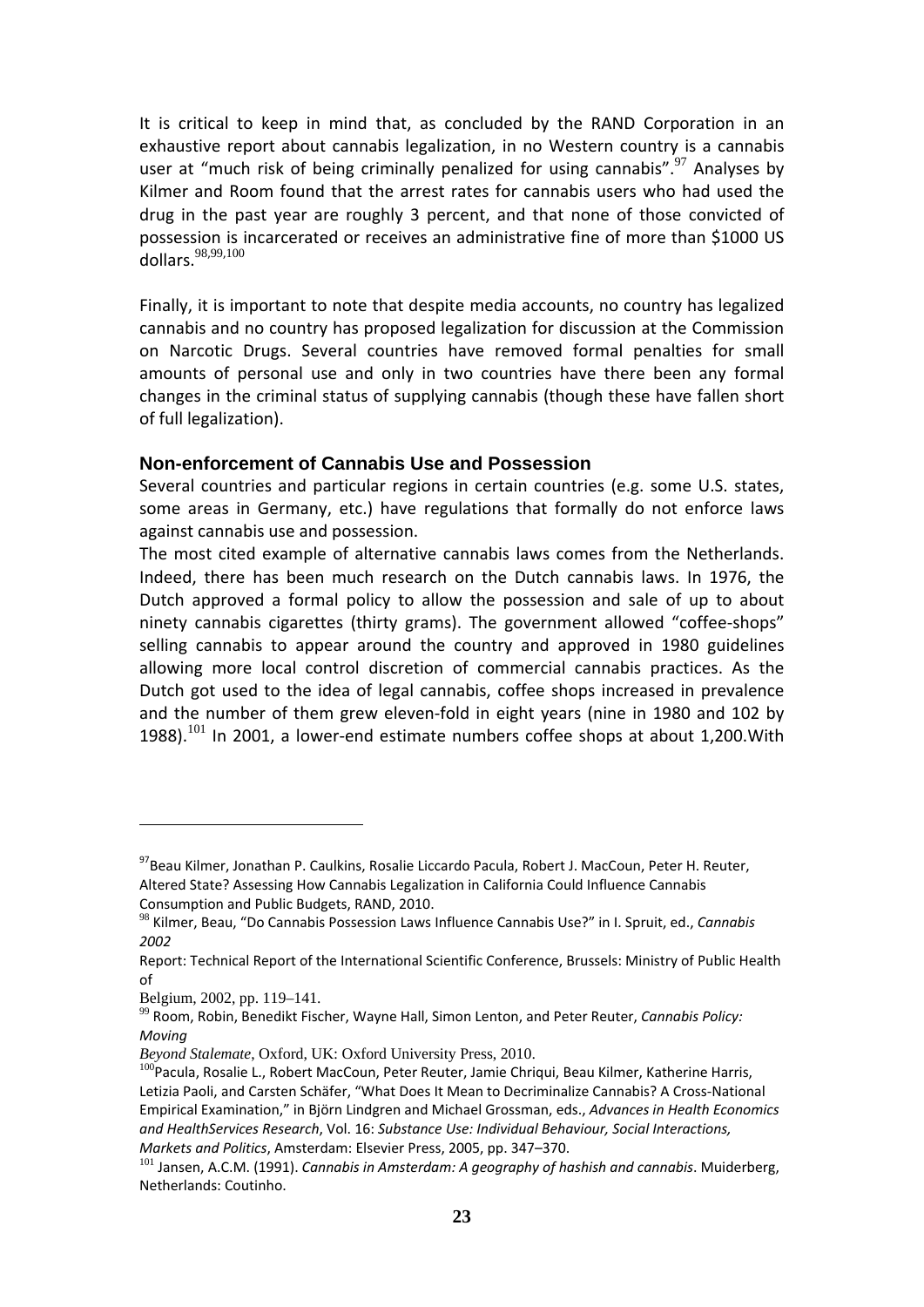the exception of the toleration of coffee shops, however, the Netherlands is not in favor of legalizing marijuana. $102$ 

MacCoun and Reuter point out that between 1976 and 1984, cannabis use remained about the same for adults and youth. Thus the early effect of this policy change seemed to have been minimal. From the mid‐1980s to the mid‐1990s, though, they observe that "surveys reveal that the lifetime prevalence of cannabis in Holland increased consistently and sharply." They report 15 percent of 18‐20 year olds used cannabis in their lifetime in 1984 turned into 44 percent by 1996 – a 300 percent increase. Indeed, they also find cite past‐month prevalence of 8.5 percent in 1984 to 18.5 percent in 1996. MacCoun and Reuter point to "commercialization" as the reason for this spike in drug use. That is, they contend that during this period between 1984 and 1996, the greater glamorization and more visible promotion of cannabis lead to an increase in use. Others, like Sabet, suggested that the increase could also be due in part to a greater normalization of use, as anti‐drug attitudes eroded among youth and use became more gradually accepted.<sup>103</sup> The discussion of prevalence rates in the Netherlands is a subject of active debate.<sup>104</sup>

There has been a recent shift in policy in the Netherlands. The government continues to reduce the number of coffee shops, and today the number stands at approximately 700. That means that there is one coffee shop for every 29,000 Dutch citizens – although the concentration in the city of Amsterdam is closer to one for every 3,000 people.<sup>105</sup> Current cannabis use in the Netherlands is similar to other European countries but treatment admissions for cannabis are higher in that country than other European neighbors.<sup>106</sup> Severe restrictions by the Dutch government have been implemented, including allowing only Dutch citizens to buy cannabis from the coffee shops and continuing to zone areas forbidding coffee shops altogether.

#### **Depenalisation**

Other countries (e.g. the Czech Republic, Italy, Spain, and Azerbaijan) have decriminalized the personal use and possession of all illicit drugs. The most cited example of depenalization is Portugal.That country's law,which came into effect in 2001, allows people to possess up to an average of "ten days" supply for personal consumptionof any illicit drug, and refers cases of possession of between three and ten days' supply to an administrative panel that makes recommendations for treatment and/or monetary sanctions. Trafficking and cultivation of illicit substances,

<sup>102</sup> MacCoun, R. & Reuter, P. (2001). *Drug War Heresies: Learning from Other Vices, Times and Places*. New York: Cambridge University Press.

<sup>103</sup> Sabet, K. (2006). The (often unheard) case against cannabis leniency*.* In *Pot Politics* (Ed. M. Earleywine).Oxford University Press, pp. 325‐355*.*

<sup>&</sup>lt;sup>104</sup> See, for example, Abraham, M.D. et al. (2001). Comparative cannabis use data. British Journal of Psychiatry, 179: 175‐177, accessed November 2011: http://bjp.rcpsych.org/content/179/2/175.3.full  $105$  MacCoun, R. J. (2011), What can we learn from the Dutch cannabis coffee shop system?. Addiction,

<sup>106: 1899–1910.&</sup>lt;br><sup>106</sup> MacCoun, R. J. (2011), What can we learn from the Dutch cannabis coffee shop system?. Addiction, 106: 1899–1910.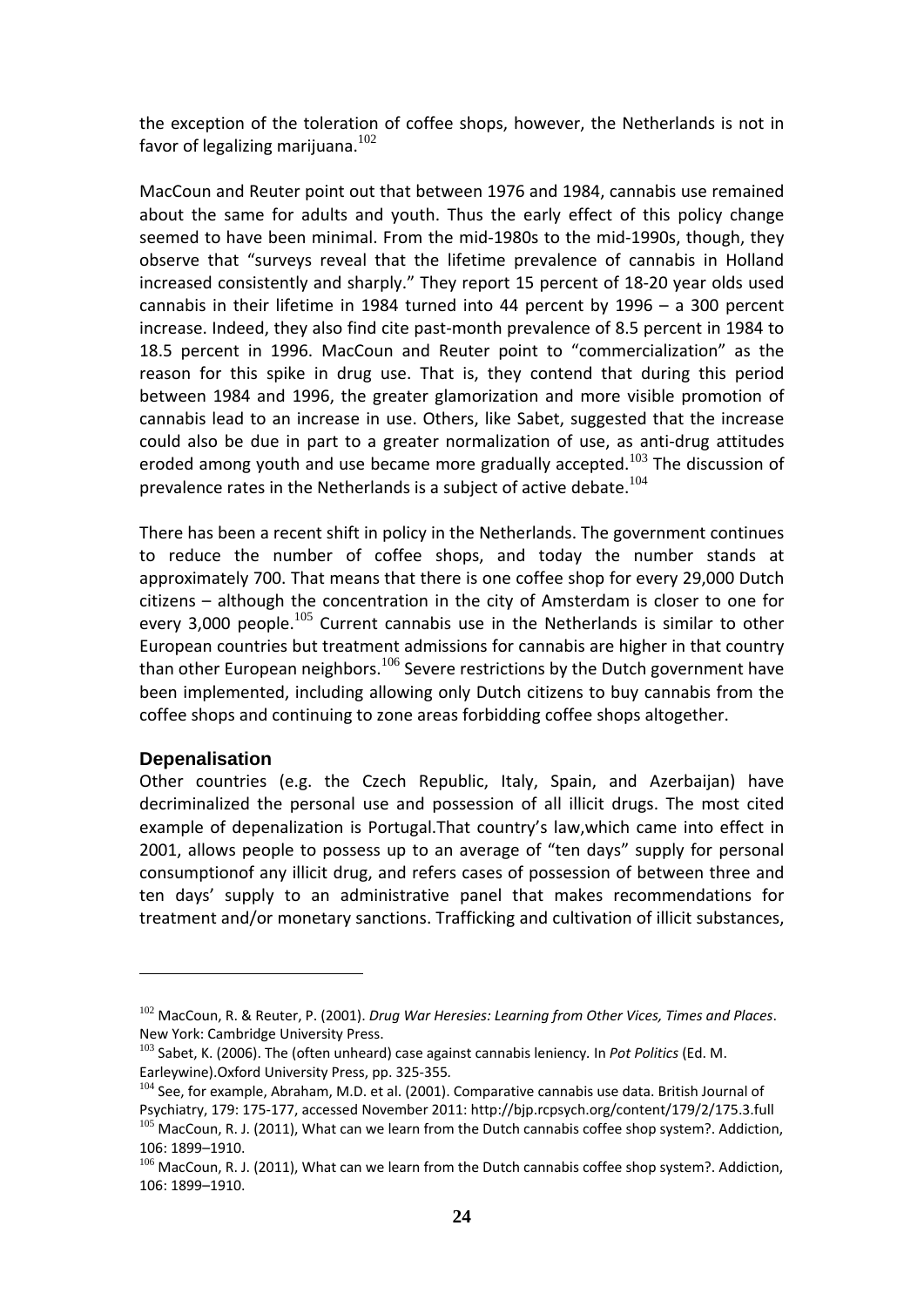as well as possession of quantities exceeding a ten days' supply, remain criminal offenses.

Ten years later, there has been a surprisingly few number of rigorous analyses on the policy change. An analysis by the libertarian Cato Institute declared the Portuguese experiment an unequivocal success, citing reductions in drug-related deaths and no major increases in drug use among youth.<sup>107</sup> This attracted wide publicity in the mainstream media, although the United States government, for example, publicly questioned these findings, stating that the report's analysis was not definitive; that the report failed to recognize other factors that could have contributed to its findings; that adverse data was not reported in the study, and that claims that drug use went down were inconclusive. $108$ 

A thorough report in 2011 by the European Monitoring Center for Drugs and Drug and Addiction (EMCDDA) presented a more nuanced picture.<sup>109</sup> EMCDDA concluded that Portugal's drug policy of depenalisation is not a "magic bullet" and that "the country still has high levels of problem drug use and HIV infection, and does not show specific developments in its drug situation that would clearly distinguish it from other European countries that have a different policy."<sup>110</sup>

Mexico also does not consider the possession of drugs, up to a certain amount, as a criminal offense. In Mexico in 2009, the federal government published a decree in its official federal record thatdefined maximum quantities of illegal drugs that may be considered for personal use (e.g. 5 grams for marijuana), and specified non‐criminal procedures, including treatment referral, to be followed when a person is found in possession of personal use quantities of illegal drugs.<sup>111</sup>The law also puts an end to conflicting definitions of possession for personal consumption that had existed among various Mexican courts and had made it possible for a court to find that even large amounts of drugs were for "personal consumption."The large scale drug possession crimes remain exclusively a federal crime.

#### **Countries with a mix of policies**

Some countries have a mixture of policies, depending on region and political will. For example, the United States outlawed cannabis on a federal level in 1937, with the

 $107$  Greenwald, G. (2009). Drug Decriminalization in Portugal: Lessons for Creating Fair and Successful Drug Policies. Cato Institute.

<sup>108</sup> White House Office of National Drug Control Policy. (2010). *Drug Decriminalization in Portugal: Challenges and Limitations.* Accessed November 2011 at

http://www.whitehouse.gov/sites/default/files/ondcp/Fact\_Sheets/portugal\_fact\_sheet\_8-25-10.pdf <sup>109</sup> European Monitoring Center for Drugs and Drug and Addiction. (2011). *Drug Policy Profiles‐* 

*Portugal*. Accessed November 2011 at http://www.emcdda.europa.eu/publications/drug‐policy‐ profiles/portugal

<sup>110</sup> European Monitoring Center for Drugs and Drug and Addiction. (2011). *Drug Policy Profiles‐ Portugal*. Accessed November 2011 at http://www.emcdda.europa.eu/publications/drug-policyprofiles/portugal, page 24.

<sup>111</sup>Avilés Allende, C. (2009). Adictos son enfermos, no criminales: Corte. *El Universal.* Mexico City.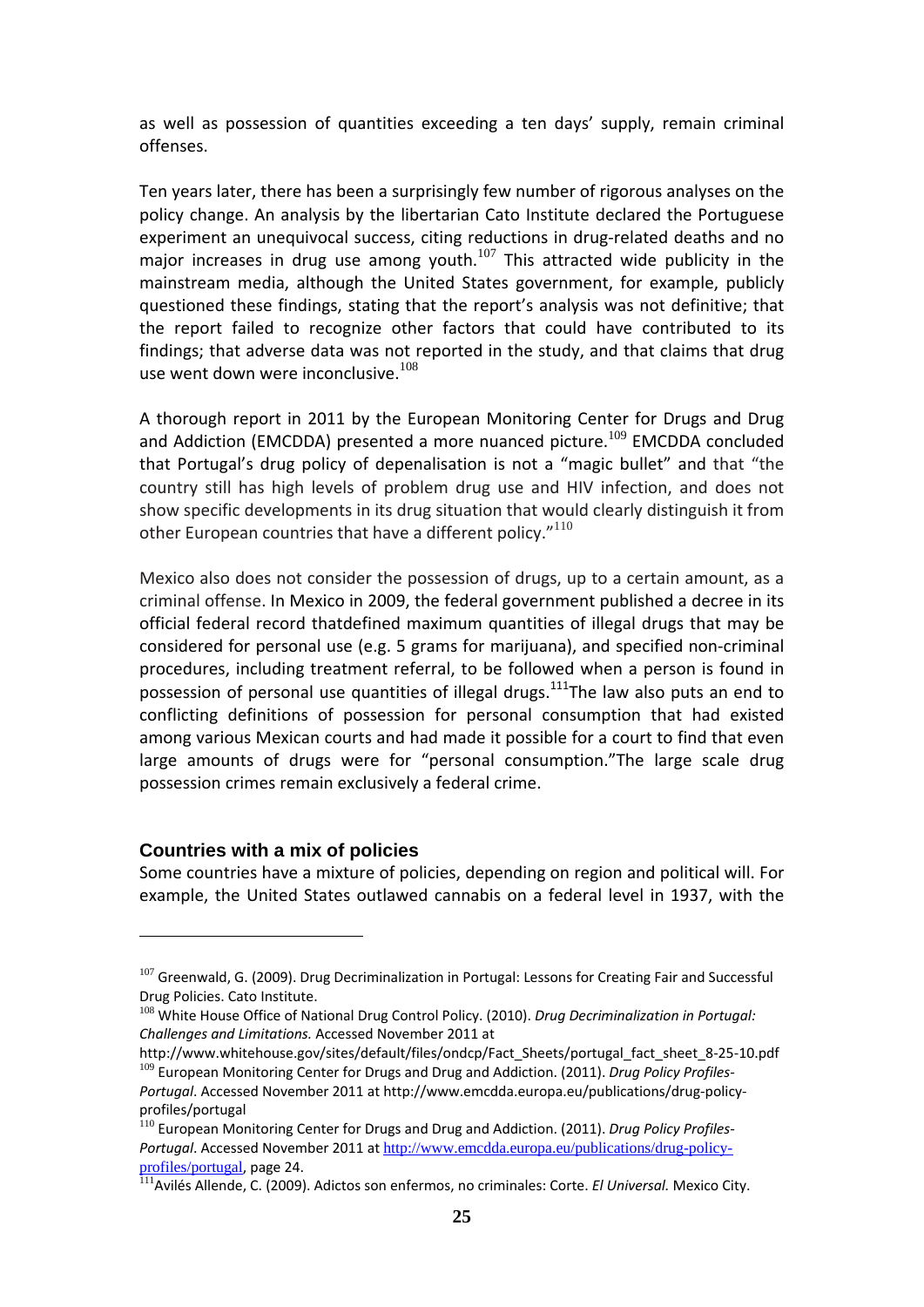passage of the Marihuana Tax Act, but today several states have formal depenalisation laws. Indeed, in the 1970s, twelve states formally depenalised cannabis. This meant that persons found to have a small amount of cannabis were not subject to jail time, but rather they would receive a civil penalty, such as a fine. The discussion in the United States is highly complex because even in jurisdictions without a formal depenalisation law, persons are rarely jailed for possessing small amounts of cannabis. A rigorous government analyses of who is in jail or prison for cannabis found that less than 0.7% of all state inmates were behind bars for cannabis possession only (with many of them pleading down from more serious crimes). $^{112}$ Other independent research has shown that the risk of arrest for each "joint," or cannabis cigarette, smoked is about 1 arrest for every 12,000 joints.<sup>113</sup> This probably explains the fact that the literature on early depenalisation effects on use has been mixed. Some studies found no increase in use in the so-called depenalisation' states, whereas others found a positive relationship between greater use and formal changes in the law.<sup>114</sup>

The more recent discussion about state‐level legalization may provide more insights. Two RAND Corporation reports provide a useful analysis of such a policy. The studies concluded that legalization would result in lower cannabis prices, and thus increases in use (though by how much is highly uncertain), and that "legalizing cannabis in California would not dramatically reduce the drug revenues collected by Mexican drug trafficking organizations from sales to the United States."<sup>115</sup>

#### **Cannabis for Medicinal Purposes**

Over the past two decades, the idea of cannabis as medicine has become increasingly popular. Citizens of several U.S. states, beginning in 1996, voted by referenda to allowed the use of"medical" cannabis. Countries such as Austria, Canada, Finland, Germany, Israel, Portugal and Spain also have some form of "medical" cannabis regulation. This section provides a very brief synopsis of the current situation.

First, it is important to distinguish between the whole cannabis plant material and individual components within the cannabis plant. Some constituents of cannabis, including THC, are available today in pill form (dronabinol, or Marinol®); some

<sup>&</sup>lt;sup>112</sup>"Substance Abuse and Treatment, State and Federal Prisoners, 1997." BJS Special Report, January 1999, NCJ 172871. http://www.ojp.usdoj.gov/bjs/pub/pdf/satsfp97.pdf

<sup>&</sup>lt;sup>113</sup> Beau Kilmer, Jonathan P. Caulkins, Rosalie Liccardo Pacula, Robert J. MacCoun, Peter H. Reuter, Altered State? Assessing How Cannabis Legalization in California Could Influence Cannabis

Consumption and Public Budgets, RAND, 2010.<br><sup>114</sup> For a discussion see MacCoun, R., Pacula, R. L., Reuter, P., Chriqui, J., Harris, K. (2009). Do citizens know whether they live in a decriminalization state?State cannabis laws and perceptions. *Review of Law & Economics, 5(1),* 347‐371.

<sup>&</sup>lt;sup>115</sup>Beau Kilmer, Jonathan P. Caulkins, Rosalie Liccardo Pacula, Robert J. MacCoun, Peter H. Reuter, *Altered State? Assessing How Cannabis Legalization in California Could Influence Cannabis Consumption and Public Budgets*, RAND, 2010.Andsee Kilmer, Beau , Jonathan P. Caulkins, Brittany M. Bond and Peter H. Reuter. *Reducing Drug Trafficking Revenues and Violence in Mexico: Would Legalizing Cannabis in California Help?.*Santa Monica, CA: RAND Corporation, 2010. http://www.rand.org/pubs/occasional\_papers/OP325. Also available in print form.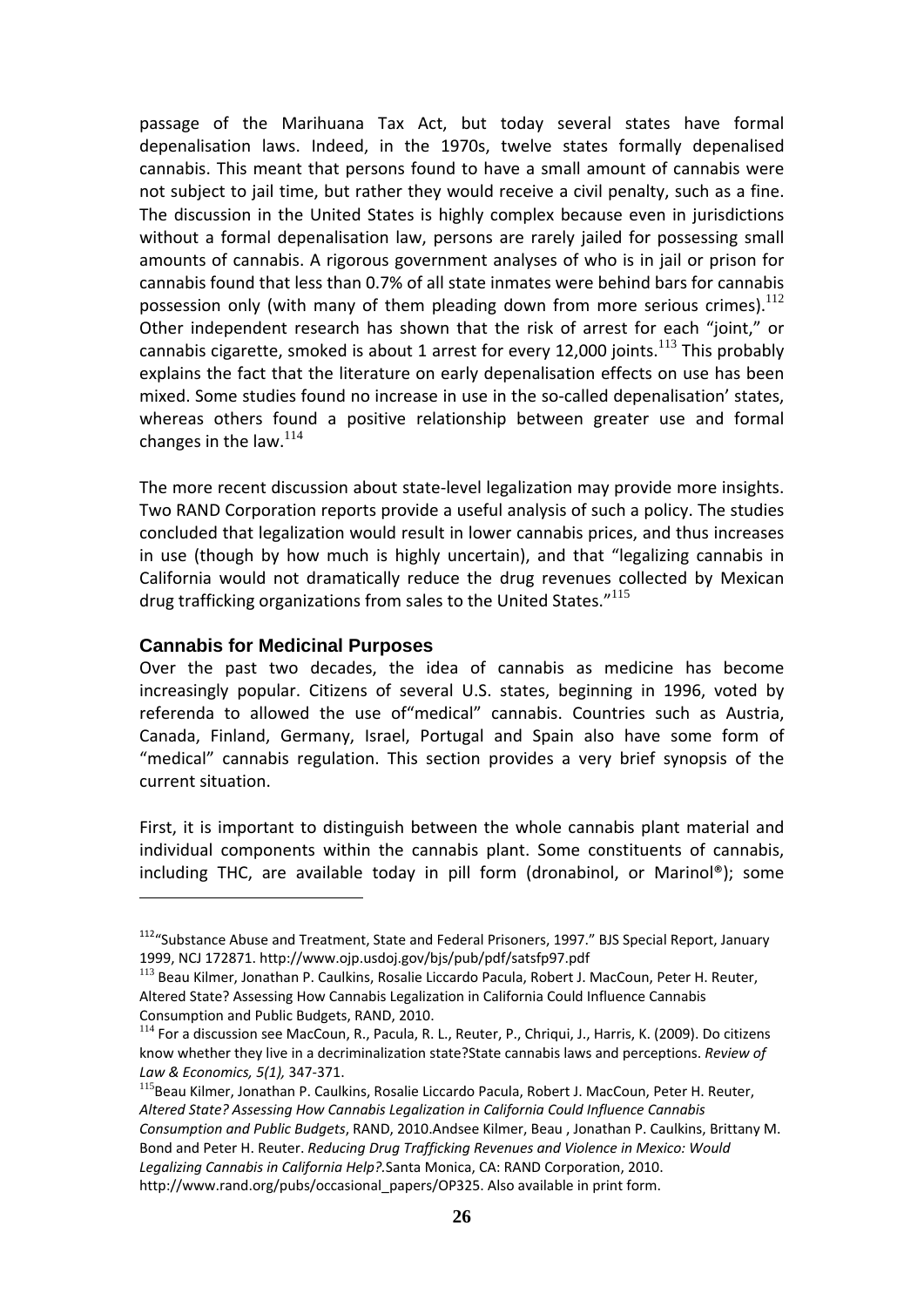synthetic mimics of those constituents are also available (nabilone, or Cesamet®; see Table 1 for a list of active metabolites).

| Delta-9-Tetrahydrocannabinol (THC) |
|------------------------------------|
| Cannabidiol                        |
| Cannabigerol                       |
| Cannabinol                         |
| Olivetol                           |

**Table 1 Active Metabolites in Cannabis<sup>116</sup>**

The whole cannabis plant material, on the other hand, has thousands of unknown and carcinogenic components that have not been accepted by scientific and medical authorities as medicines. Certainly, medicines are never smoked, and an exhaustive review in 1999 by the United States Institute of Medicine concluded that smoked cannabis should "generally not be recommended for medical use." $117$ Additionally, smoked cannabis has a variation of effective dose, due to individual differences in absorption and metabolism in the liver, as well as puff frequency, depth of inhalation, and retention of inhaled smoke. $^{118}$ 

Though the whole cannabis plant is not medicine, several governments including Canada, the United States, the United Kingdom, the Czech Republic, Spain, and other European countries have robust research programs to determine the medical efficacy of some of the constituents within cannabis. In some of these countries, cannabis‐based medicines have been approved to treat neuropathic pain related to cancer and spasticity related to Multiple Sclerosis (MS). These products include nabiximols (Sativex<sup>®</sup>), an oromucosalspray comprised of THC and another cannabinoid, cannabidiol (CBD), which allows for proper titration of dosage, eliminates the major health consequences of inhaling smoke and tends to lessen the intoxicating effects of THC.

Constituents of cannabis have been cited as helpful for some medical conditions, though the evidence is scarce when compared to sample size and length of studies required for new drug approval.Cannabis constituents have shown promise in studies relating to multiple sclerosis, pain, glaucoma, and as an anti‐nausea drug for patients undergoing chemotherapy.These studies, however, have lacked standardization of the active ingredients, and have used small sample sizes and a variety of administration routes.New drug approval requires standardization in purity, potency, and quality, and multiple controlled clinical trials.<sup>119, 120</sup>

<sup>&</sup>lt;sup>116</sup> Williamson EM & Evans FJ (2000). Cannabinoids in clinical practice. *Drugs, 60*(6):1303-1314.<br><sup>117</sup> Joy, J. E., Waston, S. J., & Benson, J. A. (Eds.). (1999). *Marijuana and medicine: Assessing the* 

*science base.* Washington, DC: National Academy Press.<br><sup>118</sup> Gorelick, DA & Heishman, SJ (2006). Methods for clinical research involving cannabis

administration.In *Methods in Molecular Medicine: Marijuana and Cannabinoid Research: Methods and Protocols* (Ed. E. S. Onaivi). New Jersey: Humana.

<sup>119</sup> Williamson, EM & Evans, FJ (2000). Cannabinoids in clinical practice. *Drugs, 60*(6):1303‐1314.

<sup>120</sup> American Society of Addiction Medicine, *ASAM Medical Marijuana Task Force White Paper*, 2011.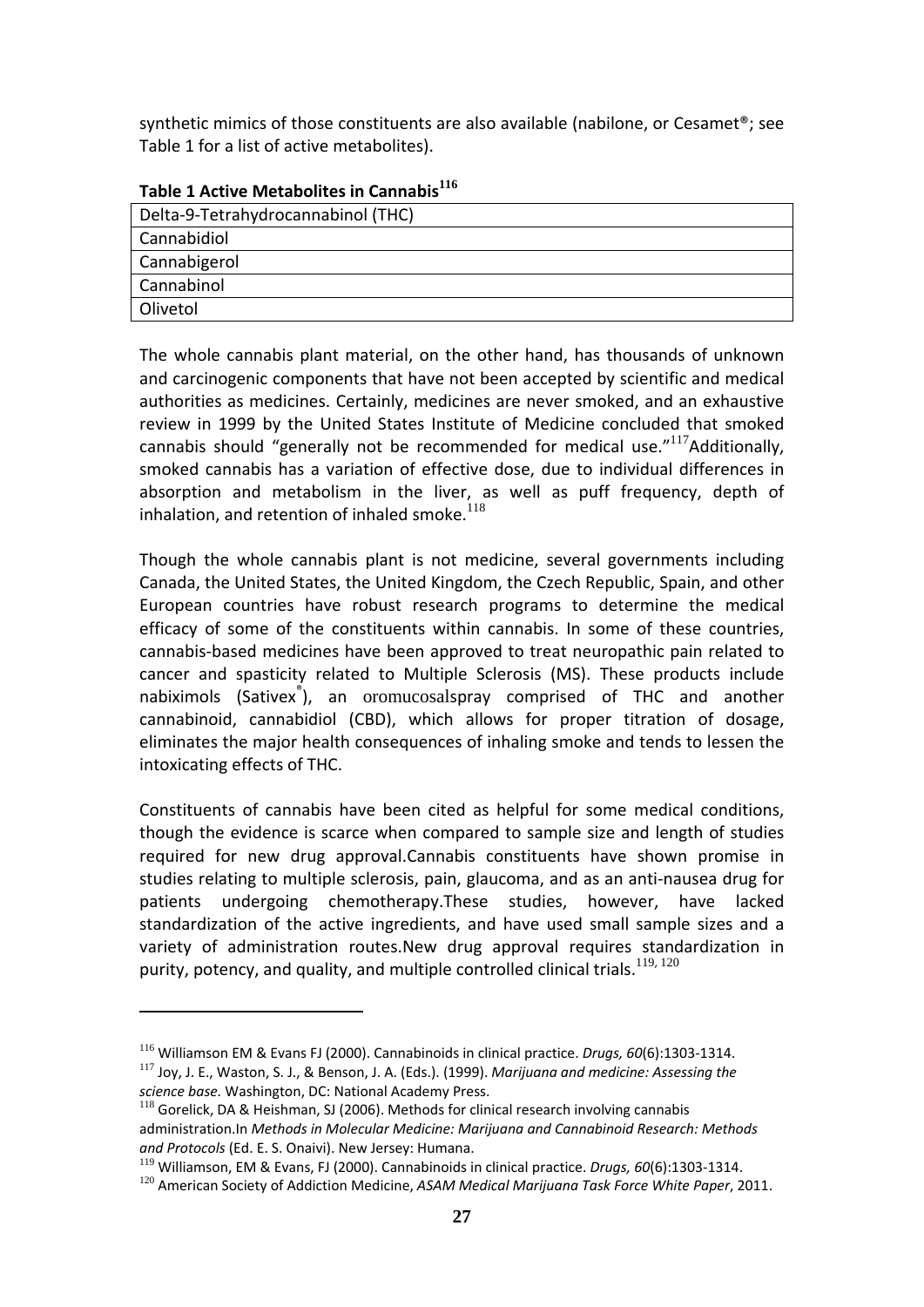It is important to distinguish between users of scientifically‐approved, legitimate cannabis‐based medications and those who seek to use "medical" cannabis as a shield for legitimizing general cannabis use. A 2007 study analyzing over 3,000 "medical cannabis users in California, found that an overwhelming majority (87.9%) of those queried about the details of their cannabis initiation had tried it before the age of 19, and the average user was a 32‐year‐old white male. 74% of the Caucasians in the sample had used cocaine, and over 50% had used methamphetamine in their lifetime.<sup>121</sup> According to a 2011 study in the Journal of Drug Policy Analysis that examined 1,655 applicants in California who sought a physician's recommendation for medical cannabis, very few of those who sought a recommendation had cancer, HIV/AIDS, glaucoma, or multiple sclerosis.<sup>122</sup> Additionally, in the US state of Colorado, according to the state Department of Health, only 2% of users reported cancer, and less than 1% reported HIV/AIDS as their reason for cannabis. The vast majority (94%) reported "severe pain." $123$  Finally, in Oregon, there are reports that only 10 physicians made half of all recommendations for "medical" cannabis $124$ , and agitation, seizures, cancer, HIV/AIDS, cachexia, and glaucoma were the last six reasons people utilized cannabis for "medical" purposes.<sup>125</sup> The use of cannabis under the guise of medicine has also affected youth drug use patterns. A study by researchers at Columbia University looked at two separate datasets and found that residents of states with "medical" cannabis had cannabis abuse/dependence rates almost twice as high than states without such laws.<sup>126</sup> Another study in the Annals of Epidemiology found that, among youths age 12 to 17, cannabisusage rates were higher in states with medical cannabis laws (8.6%) compared with those without such laws (6.9%).<sup>127</sup> More research on this connection is needed.

Synthetic cannabinoids, also known as "K2" or "Spice" are emerging as a new drug of abuse.These products are mixtures of herbs and spices that are sprayed with any number of synthetic compounds chemically similar to THC.Synthetic cannabinoids are often purchased in tobacco or head shops, or over the internet, and is typically

 $121$ O'Connell, T and Bou-Matar , C.B. (2007). Long term cannabis users seeking medical cannabis in California (2001–2007): demographics, social characteristics, patterns of cannabis and other drug use of 4117 applicants. Harm Reduction Journal,http://www.harmreductionjournal.com/content/4/1/16<br><sup>122</sup>Nunberg, Helen; Kilmer, Beau; Pacula, Rosalie Liccardo; and Burgdorf, James R. (2011) "An Analysis of Applicants Presenting to a Medical Cannabis Specialty Practice in California," Journal of Drug Policy Analysis: Vol. 4: Iss. 1, Article 1. Available at: http://www.bepress.com/jdpa/vol4/iss1/art1<br>
<sup>123</sup> See Colorado Department of Public Health,<br>
http://www.cdphe.state.co.us/hs/medicalcannabis/statistics.html

 $124$ See for example, Danko, D. (2005). Oregon Medical Cannabis Cards Abound, The Oregonian, January 23, 2005.Also see Oregon Medical Cannabis, Protect the Patients & Treat it Like Medicine, http://www.oregon.gov/Pharmacy/Imports/Cannabis/Public/ORStatePolice\_OMMALegPP.pdf?ga=t <sup>125</sup> Oregon Medical Cannabis Program Statistics,

http://public.health.oregon.gov/diseasesconditions/chronicdisease/medicalcannabisprogram/pages/ data.aspx

 $\frac{126}{126}$  Cerda, M. et al. (2012). Medical cannabis laws in 50 states: investigating the relationship between state legalization of medical cannabis and cannabis use, abuse and dependence. *Drug and Alcohol Dependence*. ;120(1-3):22-7.<br><sup>127</sup> Wall, M. et al (2011). Adolescent Cannabis Use from 2002 to 2008: Higher in States with Medical

Cannabis Laws, Cause Still Unclear, *Annals of Epidemiology, Vol* 21 issue 9 Pages 714‐716.